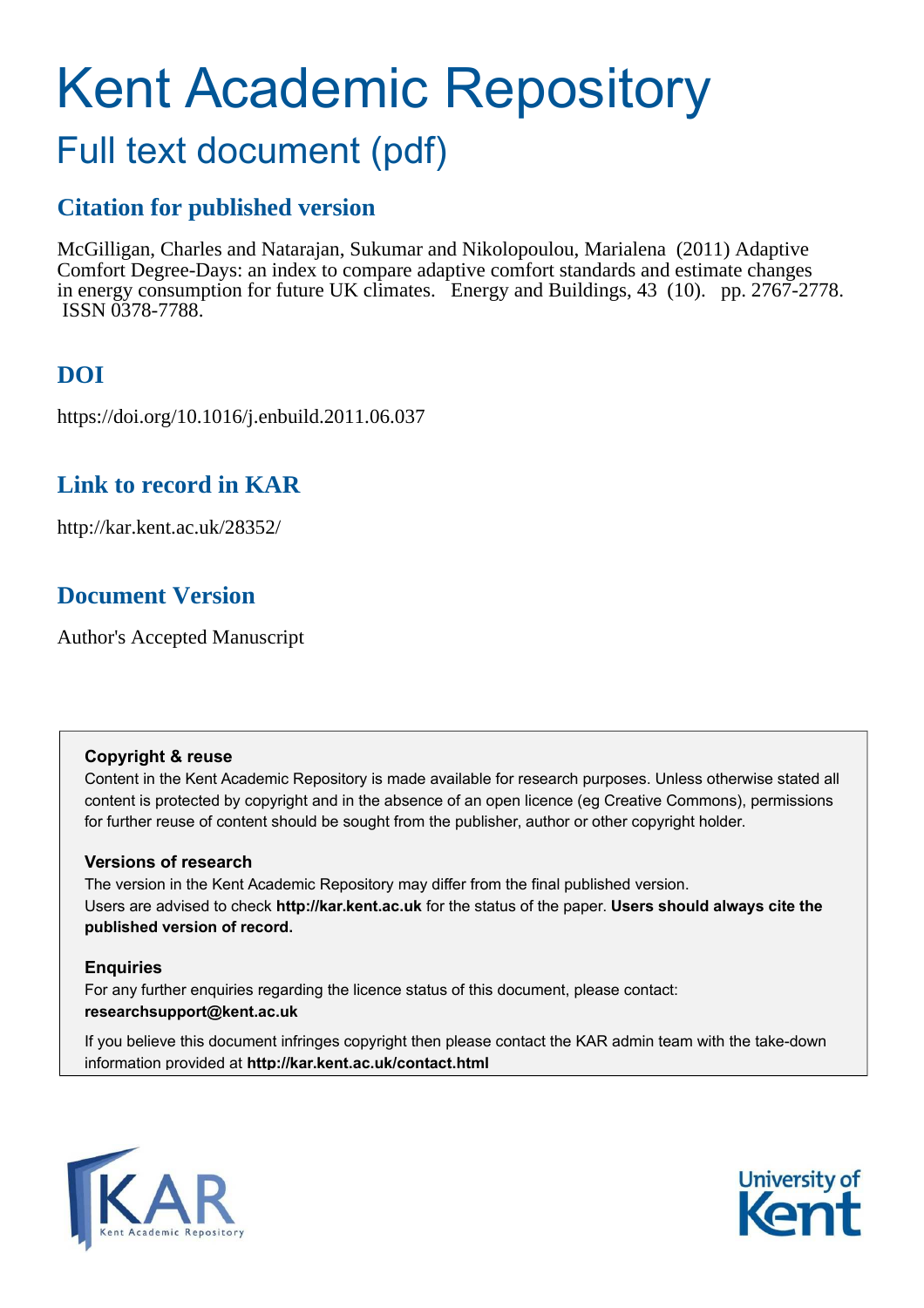# **Adaptive Comfort Degree-Days: a metric to compare adaptive comfort standards and estimate changes in energy consumption for future UK climates**

# **Charles McGilligana\*, Sukumar Natarajan<sup>a</sup> and Marialena Nikolopoulou<sup>b</sup>**

**<sup>a</sup>** Research Unit for the Engineering and Design of Environments, University of Bath BA2 7AY, UK **<sup>b</sup>** Kent School of Architecture, University of Kent, Canterbury, Kent, CT2 7NR, UK

\*Corresponding author, tel:  $+44$  1225 385206, email: cgm25@bath.ac.uk

# **Abstract**

This paper introduces the concept of the Adaptive Comfort Degree-Day, a temperature difference/time composite metric, as a means of comparing energy savings from Adaptive Comfort Model standards by quantifying the extent to which the temperature limits of the thermal comfort zone of the Predicted Mean Vote Model can be broadened. The Adaptive Comfort Degree-Day has been applied to a series of climates projected for different locations (Edinburgh, Manchester and London) under different emissions scenarios in the United Kingdom for the 2020s, 2030s, 2050s and 2080s. The rate at which energy savings can be achieved by the European adaptive standard EN15251 (Category II) was compared with the ASHRAE 55 adaptive standard (80% acceptability) during the cooling season. Results indicate that the wider applicability of the European standard means that it can realise levels of energy savings which its counterpart ASHRAE adaptive standard would not achieve for decades.

# **Keywords**

Adaptive Comfort Degree-Day (ACDD), Adaptive Comfort Model; UK Climate Projections 2009 (UKCP09); thermal comfort

# **1 Introduction**

Temperatures over all parts of the United Kingdom are forecast to rise over the course of the next century as a consequence of climate change. The implications for energy consumption across the built environment are, however, less clear. Whilst elevated temperatures in the summer could result in an increase in the amount of energy used for cooling if overheating is to be avoided, buildings may require less heating in winter. Should the installation of mechanical cooling systems become the de rigueur response to elevated summer temperatures, this raises the interesting possibility that the additional expenditure of energy on cooling in summer may outweigh energy savings made in winter. The Adaptive Comfort Model (ACM) has been proposed as providing designers and facilities managers with the opportunity of reducing energy consumption yet ensure that thermal comfort is maintained by allowing buildings to operate in free-running mode rather than use mechanical systems for cooling and/or heating. This arises as a consequence of the fact whilst mechanical systems require energy for their operation, buildings in free-running mode, where occupants can freely adapt their local/personal environment by opening/closing windows, altering dress etc, largely do not. Whilst buildings which use mechanical cooling or heating systems customarily use broadly fixed temperature limits which are independent of outdoor air temperature to define the upper and lower boundaries of the zone of thermal comfort<sup>1</sup>, the fluid temperature limits of the ACM are set in relation to the variant outside air temperature [1; 2]. As outdoor air temperatures increase over the forthcoming decades, it is clear that a building which is reliant upon the PMV Model to maintain thermal comfort in summer will require more cooling energy the more often that a mechanical cooling system is called upon to prevent internal temperatures exceeding the fixed upper limit. Conversely, it can also be said that the ACM would realise this same level of increasing energy savings if the same building could otherwise be comfortably operated in freerunning mode. In similar vein, the level of energy savings that could be achieved by the ACM in

<sup>&</sup>lt;sup>1</sup> The Predicted Mean Vote (PMV) Model, as set out in BS EN ISO 7730:2005 [1], is the standard typically used to define these limits.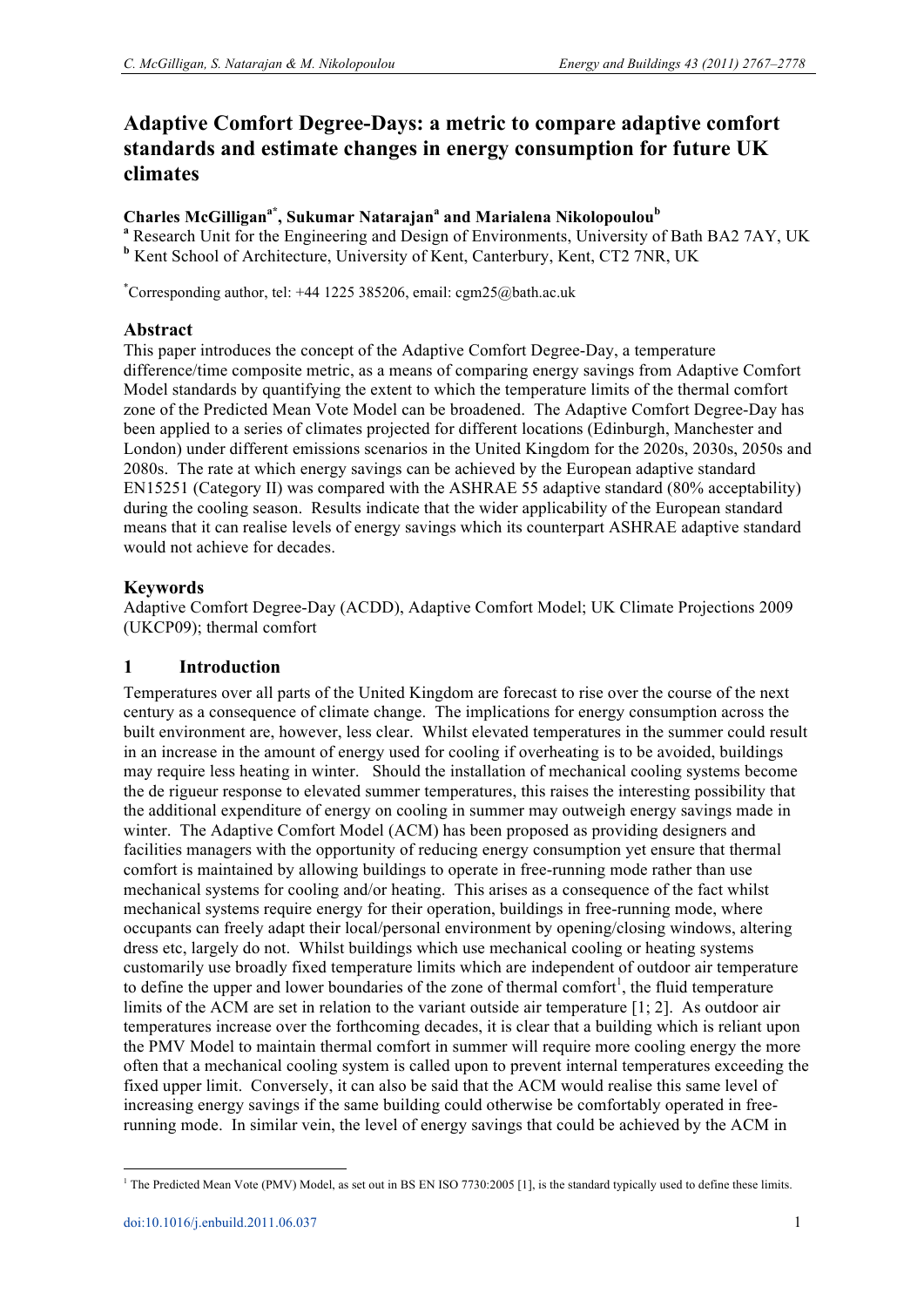winter by comfortably operating the building in free-running mode can be calculated as the amount of energy which would otherwise be consumed by the mechanical heating system it displaced.

However, although the equations of the ACM provide some degree of insight on potential energy savings, they cannot quantify such savings. This paper proposes a metric, the *Adaptive Comfort Degree-Day (ACDD)*, to quantify energy savings accruing from the adoption of a given ACM against the adoption of the PMV standard. Such a metric is likely to be of use to both facilities managers and, more widely, policy makers who wish to promote passive design strategies for freerunning buildings.

The ACDD is analogous to the long-established cooling/heating degree-day, the temperature difference/time composite used to quantify the amount of cooling/heating required to maintain comfort using a given outdoor temperature as its base temperature. The base temperatures used in calculating the number of ACDDs is, however, set so as to correspond with the upper and lower limits of the zone of thermal comfort of the PMV Model under typical conditions as detailed in table A.5 of BS EN ISO 7730:2005 [3]. As such, the number of ACDDs acts as a measure of the performance of the ACM, a temperature difference/time composite quantification of the extent to which the temperature limits of the PMV Model can be exceeded: the ACDD total is in proportion to the maximum potential cooling/heating energy savings which could be achieved by the ACM, being an homologue of the quantity of energy which would otherwise be consumed by the mechanical system it displaced.

After explaining the concept of the ACCD in Section 2 and validating its capacity to act as a metric for predicting climate/weather related energy savings in Section 3, the remaining sections investigate the potential energy savings arising from implementation of the two adaptive standard options applicable within the United Kingdom, viz (i) the ANSI (American National Standards Institute)/ASHRAE (American Society of Heating, Refrigerating and Air-Conditioning Engineers) adaptive standard 55-2004<sup>2</sup> [1], and (ii) the European adaptive standard BS EN 15251:2007<sup>3</sup> [2] for future climates under different emissions scenarios<sup>4</sup> over the coming century.

It should be noted that it has been contended that the European and ASHRAE adaptive standards are not directly comparable [4]. Whilst it remains true that differences with regard to the methods used in formulating the two standards limit the degree of comparability between them, comparison is possible and, indeed, necessary, for that group of free-running buildings where a mechanical cooling system has not been installed and where occupants possess individual adaptive opportunity. Given that the two Adaptive standards both set out to deliver comfortable, zero energy thermal environments, it is important to report the differences between them since differences in the energy saving potential, as determined by the number of ACDDs returned, are necessarily bound to different levels of thermal comfort.

# **2 The Adaptive Comfort Degree-Day**

Where there is no latent load, the degree-day concept is predicated on the notion that an energy balance is achieved in a building when the sum of the heat inputs equals the overall heat losses.

*Heating: Q<sup>s</sup> + Q<sup>i</sup> + Qh = Qf+v............................Equation 1* 

*Cooling: Q<sup>s</sup> + Q<sup>i</sup> = Qc + Qf+v.............................Equation 2* 

*where*

 $\overline{a}$ 

*Qs = solar gains Qi = internal gains from people, equipment and lights*

<sup>&</sup>lt;sup>2</sup> Section 5.3 - The Optional Method for Determining Acceptable Thermal Conditions in Naturally Conditioned Spaces.

<sup>&</sup>lt;sup>3</sup> Annex A.2 - Acceptable indoor temperatures for design of buildings without mechanical cooling systems.

<sup>&</sup>lt;sup>4</sup> The emissions scenarios relate to emissions of substances that can affect the radiative balance of the globe (greenhouse gases (GHG), aerosols and their precursors).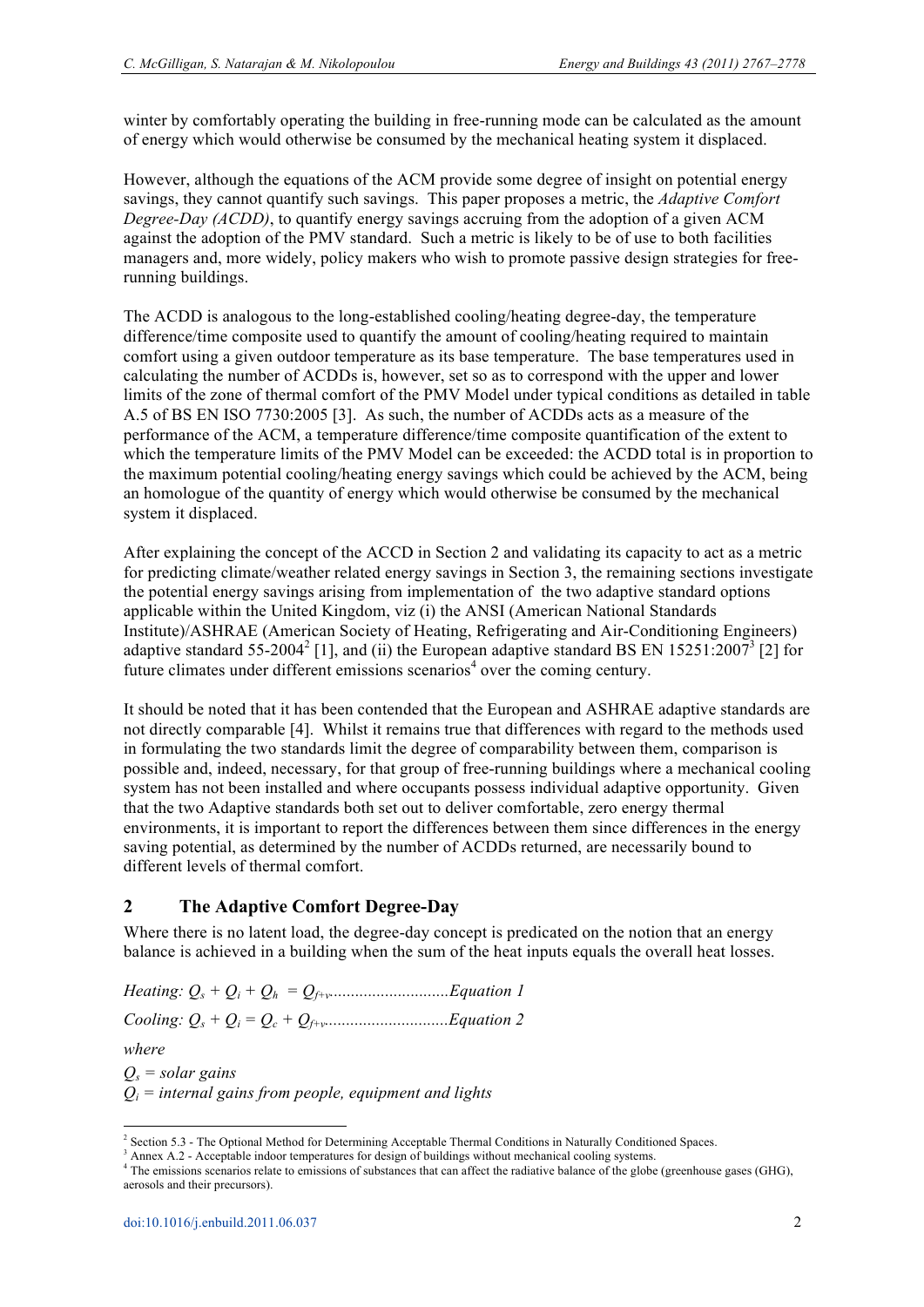*Qh = output from heating system Qc = output from cooling system*  $Q_{f+v}$  = heat flux from inside to outside (heat loss through building fabric + ventilation loss)<sup>*a*</sup>

#### *where*  $Q_{f+v}$   $\alpha \Delta t$ *where Δt = indoor-to-outdoor temperature difference a heat/ventilation gains have a negative value*

The underlying premise of the concept is that the incidental gains  $Q_s$  and  $Q_i$ , when averaged over a period of time, can be assumed to be constant, the consequence of which is that the demand for mechanical cooling/heating energy ( $O_c$  or  $O_h$ ) is proportional to the heat flux from inside to outside  $(Q_{f+\nu})$ . As  $Q_{f+\nu}$  is proportional to the indoor-to-outdoor temperature difference  $(\Delta t)$ , it is apparent that  $Q_c$  and  $Q_h$  are also proportional to  $\Delta t$ . In consequence,  $\Delta t$  can be seen to act as driving  $Q_c$  or  $Q_h$ (based on [5]). Since the summation of these temperature differences is equal to the number of degree-days for a given period of time, one can state that the demand for mechanical cooling/heating energy is proportional to the number of degree-days. Furthermore, a necessary adjunct of the concept, resulting from steady-state theory, is that, given enough time, the driving force applied by *Δt* would ultimately ensure that each degree rise in outdoor temperature would result in a rise in indoor temperature of equal magnitude in the situation where no mechanical system was in place to counteract the driver, *Δt*.

Taking cooling as an example, a cooling degree-day can be defined as the time integral of the mean daily outdoor air temperature above a particular base temperature (units: K.day). Where a building uses mechanical means to maintain thermal comfort and the base temperature is the outdoor trigger temperature  $(x)$  which calls the cooling system into operation (such temperature corresponding with an indoor temperature of  $y$ ), it can be seen that the amount of cooling energy required is in proportion to both (i) the number of cooling degree-days (figure 1 (a)) and (ii) the number of quasi cooling degree-days (figure 1 (b)).



**Figure 1** Adaptive Comfort Degree-Day concept explained by analogy with the traditional cooling degree-day – (a) Cooling degree-day total as a function of outdoor temperature and time, (b) Quasi cooling degree-day total as a function of indoor temperature and time, (c) ACDD total as a function of indoor temperature and time

Similarly, the amount of heating energy required to maintain thermal comfort when the daily mean outdoor temperature drops below a specific trigger base temperature is proportional to the heating degree-day total or quasi heating degree-total.

The Adaptive Comfort Degree-Day functions in analogous fashion to the quasi degree-day, its value being in direct proportion to potential energy savings arising from use of the ACM in a building in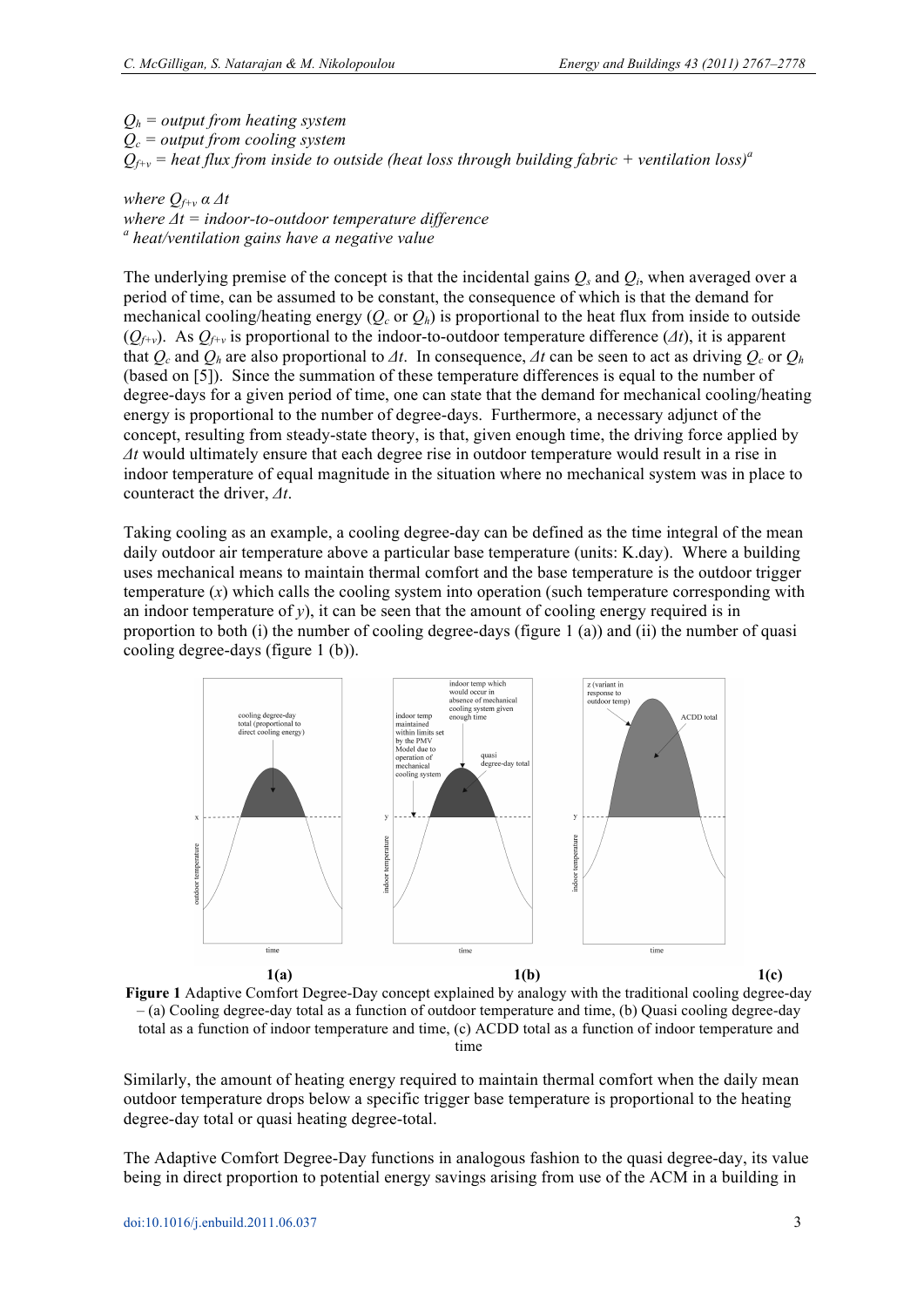place of the PMV Model. Taking cooling as an example again, whereas a building using the PMV Model must call upon an energy-consuming system once the indoor temperature of *y* is reached in order to prevent internal temperatures further rising above this limit, the ACM may allow temperatures to extend beyond this limit whilst still maintaining thermal comfort. In such a case, the upper temperature limit of the thermal comfort zone set by the ACM (*z*) varies in accord with the varying mean outdoor air temperature (figure  $1(c)$ ). By simple analogy with the quasi degree-day, the potential energy savings which can be achieved by supplanting the PMV Model with the ACM are in proportion to the magnitude of cooling energy which would otherwise be consumed by a mechanical system in maintaining an indoor temperature of *y* and preventing it from reaching an indoor temperature of *z*. By allowing the building to free-run rather than use a mechanical cooling system, the maximum potential energy savings can therefore be simply calculated as being proportional to the time integral of the varying  $z$  above the fixed base temperature of  $y$  (units: ACDD).

It should be remembered that the cooling ACDD is a direct correlate of the non-latent (ie chilling) component of the energy consumption of a mechanical cooling system. As such, whilst the potential energy savings for systems involving no transfer of heat by latent loads (eg chilled beams/ceiling cooling system) are in direct proportion to the number of ACDDs, the level of the potential energy savings for other mechanical systems involving latent loads (eg fan coil systems) will be even greater than the number of ACDDs. Whilst the example given here refers to cooling, the ACDD may equally well be used to estimate maximum potential heating energy savings where a building free-runs during the heating season rather than uses an energy-consuming heating system.

# **3 Validating the Concept of the ACDD**

The concept of the ACDD is wholly reliant upon the assertion that, under steady-state conditions, each degree rise in outdoor temperature would result in a rise in indoor temperature of equal magnitude in the situation where no mechanical system were in place to counteract that indoor rise in temperature. Whilst it is clear that, given enough time, the indoor temperature in a building of heavyweight construction would eventually reach the same indoor temperature as that of a building of lightweight construction, there will be many situations where there is insufficient time for the equilibrium to be established On a hot summer day, the total heat flux from outside to inside through the fabric of a heavyweight building would be less than that through the fabric of a lightweight building, where a proportion of the heat *locked* in the thermal mass of the heavyweight building during the day would be re-transmitted back to the outside during the coolness of the night, without ever having reached the inside. In the non-steady state of the real world, on a hot summer day the indoor temperature inside a quickly responding lightweight building is always likely to be higher than that inside its slowly responding heavyweight counterpart in the absence of a mechanical cooling system.

 Similarly, in the non-steady state of the real world, the indoor temperature inside a highly glazed building is always likely to be higher than that inside a building with a low level of glazing on a hot summer day in view of the different lengths of time each building would take to reach equilibrium. This is of particular importance since the ACDD relates energy savings to air temperature alone without taking into consideration the influence borne by solar radiation.

It is clear, therefore, that the ACDD concept must be tested under non-steady-state conditions using real weather data for buildings of (i) different construction types (and therefore different thermal responsivenesses) and (ii) different levels of glazing, before it can be used to forecast energy savings under a changing climate.

Sections 3.1 and 3.2 describe the method used to test for the existence of a correlation between actual cooling energy savings and calculated ACDD totals, and section 4 presents the correlation results.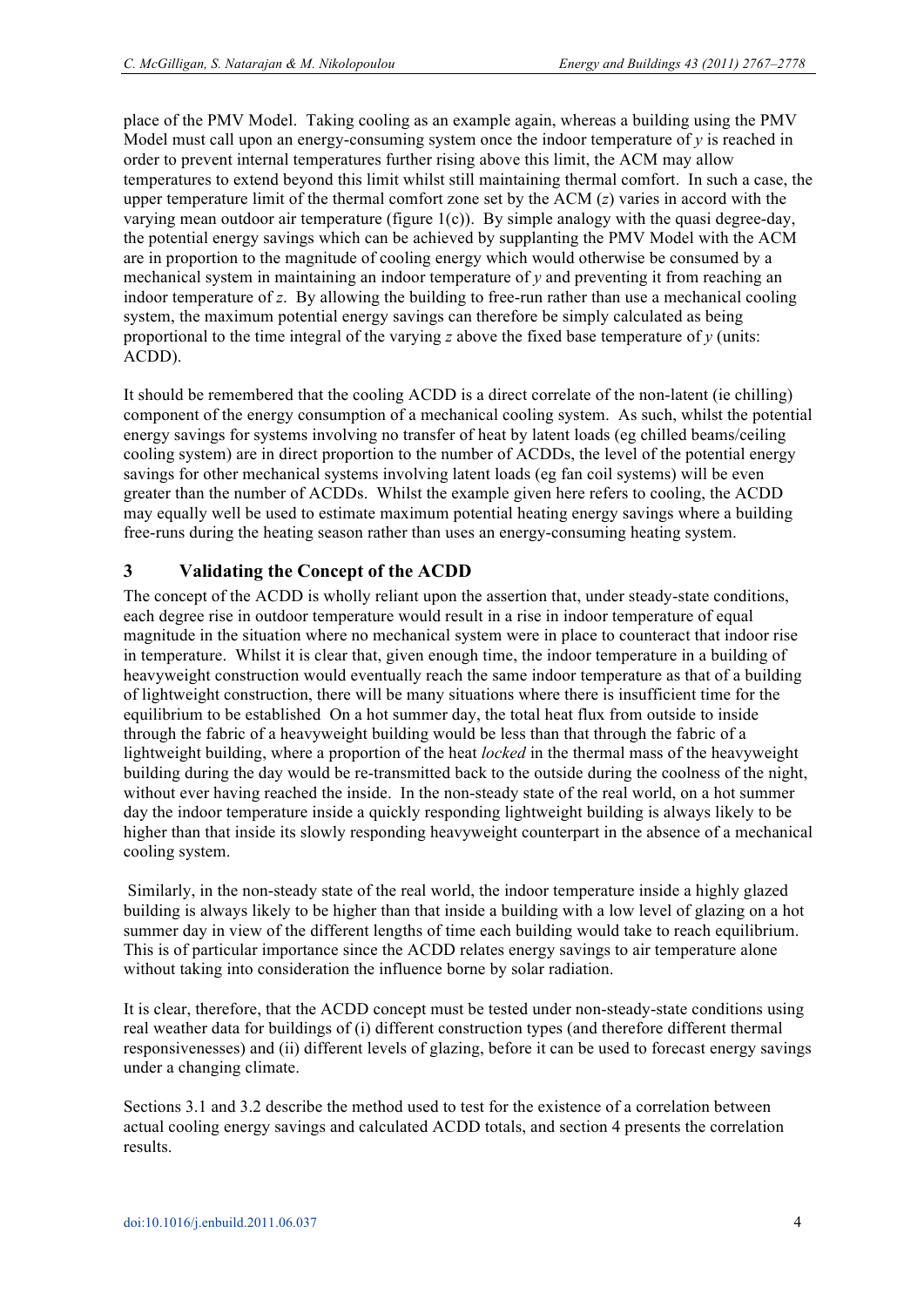# **3.1 Building Simulation**

A range of simple, single storey buildings of dimensions 15m x 25m x 3.5m of different thermal responsivenesses was designed using the modelling software package, DesignBuilder. Five different construction types using five different levels of evenly-spaced glazing (10%, 30%, 50, 70% and 90% wall coverage) (table 1) were modelled. Thus a total of 25 buildings were used in the study.

#### **Table 1** Construction of buildings used in energy simulations

#### **LIGHTWEIGHT CONSTRUCTION, FLAT ROOF (LIGHT)**

**Walls** (i) 6mm lightweight metallic coating, (ii) 88.9mm extruded polystyrene, (iii) 13mm gypsum plasterboard

**Roof** (i) 10mm asphalt, (ii) 144.5mm glass wool, (iii) 200mm air gap, (iv) 13mm plasterboard **Windows** Double glazed clear glass (3mm) with 13mm air gap, painted wooden frame

#### **MEDIUM WEIGHT CONSTRUCTION, FLAT ROOF (MEDIUM)**

**Walls** (i) 100mm brickwork outer leaf, (ii) 79.5mm extruded polystyrene, (iii) 100mm concrete block (medium), (iv) 13mm gypsum plastering

**Roof** (i) 10mm asphalt, (ii) 144.5mm glass wool, (iii) 200mm air gap, (iv) 13mm plasterboard **Windows** double glazed clear glass (3mm) with 13mm air gap, painted wooden frame

#### **MEDIUM WEIGHT CONSTRUCTION, PITCHED ROOF WITH EAVES (PITCHED)**

**Walls** (i) 100mm brickwork outer leaf, (ii) 79.5mm extruded polystyrene, (iii) 100mm concrete block (medium), (iv) 13mm gypsum plastering

**Roof** (i) 25mm clay tiling, (ii) 10/20mm air gap, (iii) 5mm roof felt

**Ceiling** (i) 10mm plywood (heavyweight), (ii) 139.1mm glass wool, (iii) 100mm cast concrete (lightweight), (iv) 13mm plasterboard

#### **HEAVYWEIGHT CONSTRUCTION-HIGHLY INSULATED, FLAT ROOF (HEAVY)**

**Walls** (i) 105mm brickwork outer leaf, (ii) 118.2mm extruded polystyrene, (iii) 100mm concrete block (medium), (iv) 13mm gypsum plastering

**Roof** (i) 10mm asphalt, (ii) 251.2mm glass wool, (iii) 200mm air gap, (iv) 13mm plasterboard **Windows** double glazed clear glass (3mm) with 13mm air gap, painted wooden frame

#### **SOLID WALL CONSTRUCTION, SOLID FLAT ROOF (SOLID)**

**Walls** (i) 20mm external render, (ii) 50mm phenolic foam (foil-faced), (iii) 225mm brick, (iv) 13mm dense plaster

**Roof** (i) 19mm asphalt, (ii) 13mm fibreboard, (iii) 204.7mm extruded polystyrene , (iv) 100mm cast concrete (lightweight)

**Windows** double glazed clear glass (3mm) with 13mm air gap, painted wooden frame

The design incorporated a fan-coil air-conditioning system with a set point of 26ºC (operative temperature). The total cooling energy (including the latent component) under typical patterns of office occupancy (unoccupied during the night and at weekends), equipment gains, metabolic activity, clothing, lighting and air-tightness for a generic office area was modelled using EnergyPlus software made available by the US Department of Energy. The simulations were carried out at timesteps of 10/hour for a total of 22 locations (table 2) using International Weather for Energy Calculations (IWEC) weather data. Derived from up to 18 years (1982-1999) of hourly weather data observations, and supplemented by solar radiation data estimated on an hourly basis from earth-sun geometry and hourly weather elements, (particularly cloud amount information), the weather data constitutes weather conditions typical for the specific location [6], being the ASHRAE equivalent of the Test Reference Years (TRYs) produced by the Chartered Institution of Building Services Engineers (CIBSE). The construction types, levels of glazing and locations used were specifically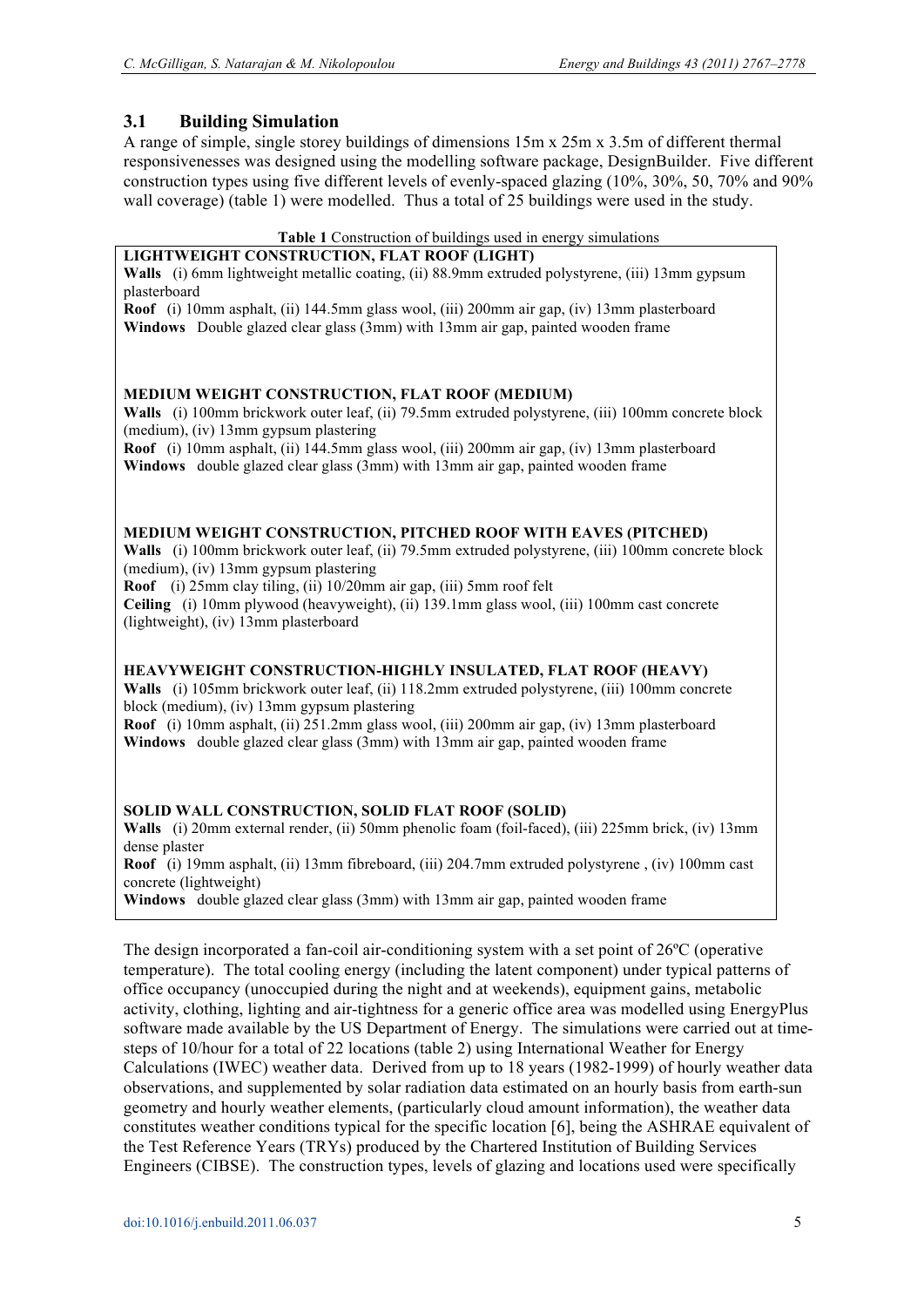chosen to present a broad cross-section of the building stock in terms of cooling requirements ranging from Oban in the west of Scotland to Marseille in the south<sup>5</sup>; taking a medium weight building with a flat roof and 30% glazing as a typical example, the building in Marseille consumes almost 27 times as much energy for cooling as the building in Oban (table 2).

| Location        | Summer Mean        | Annual Mean        | <b>Total Cooling</b> | Solar   | Direct                | Diffuse               |
|-----------------|--------------------|--------------------|----------------------|---------|-----------------------|-----------------------|
|                 | $(Jun-Aug)$        | Dry Bulb<br>Energy |                      | Gains - | Normal                | Horizontal            |
|                 | Dry Bulb           | Temp $(^{\circ}C)$ | Consumption          | Window  | (kWh/m <sup>2</sup> ) | (kWh/m <sup>2</sup> ) |
|                 | Temp $(^{\circ}C)$ |                    | (kWh)                | (kWh)   |                       |                       |
| Aberdeen        | 13.3               | 8.3                | 732                  | 21568   | 483                   | 616                   |
| Oban            | 13.5               | 9.2                | 661                  | 21209   | 588                   | 547                   |
| Aughton         | 14.7               | 9.5                | 881                  | 22376   | 600                   | 605                   |
| Hemsby          | 15.3               | 9.8                | 1709                 | 24411   | 690                   | 641                   |
| Finningley      | 15.6               | 11.2               | 2011                 | 22622   | 597                   | 622                   |
| <b>Brest</b>    | 15.6               | 11.2               | 2229                 | 24570   | 661                   | 688                   |
| Birmingham      | 15.9               | 9.6                | 2264                 | 24184   | 627                   | 670                   |
| Jersey          | 16.2               | 11.2               | 2992                 | 26499   | 891                   | 633                   |
| Gatwick         | 16.3               | 10.1               | 3296                 | 23803   | 743                   | 593                   |
| Cologne         | 17.1               | 9.9                | 4428                 | 22503   | 564                   | 648                   |
| <b>Brussels</b> | 17.1               | 10.3               | 4116                 | 21352   | 509                   | 630                   |
| Nancy           | 17.8               | 10.1               | 6064                 | 24637   | 729                   | 657                   |
| Frankfurt       | 18.2               | 10.1               | 5698                 | 23866   | 723                   | 615                   |
| Nantes          | 18.4               | 12.2               | 7073                 | 27090   | 885                   | 665                   |
| Paris           | 18.6               | 11.2               | 6382                 | 24282   | 679                   | 669                   |
| Dijon           | 19.1               | 10.7               | 7590                 | 26257   | 812                   | 682                   |
| Mannheim        | 19.2               | 11.1               | 7620                 | 24255   | 727                   | 638                   |
| Bordeaux        | 20.2               | 13.3               | 9672                 | 28631   | 930                   | 712                   |
| Odessa          | 21.1               | 9.9                | 10184                | 26659   | 831                   | 701                   |
| Turin           | 21.5               | 12.4               | 14927                | 28648   | 1035                  | 653                   |
| Montpellier     | 22.7               | 14.9               | 15889                | 32531   | 1320                  | 666                   |
| Marseille       | 23.3               | 15.0               | 17815                | 33737   | 1504                  | 615                   |

| Table 2 Electricity consumed by a MEDIUM building with 30% glazing in chilling the air to a set point     |
|-----------------------------------------------------------------------------------------------------------|
| operative temperature of $26^{\circ}$ C for 22 locations – solar data and air temperature data also shown |

# **3.2 Cooling ACDD Calculation**

The upper temperature limits defining the zones of thermal comfort were calculated for each location for each adaptive standard as outlined in Table 3, the daily mean outdoor temperature being taken as the average of the daily maximum and daily minimum temperatures.

| Table 3 Operative temperature limits of comfort zone (°C) |  |
|-----------------------------------------------------------|--|
|-----------------------------------------------------------|--|

| <b>ASHRAE 55 adaptive standard</b> <sup>b</sup> |                                                 |
|-------------------------------------------------|-------------------------------------------------|
| upper limit                                     | 0.31 x t <sub>mm</sub> + 17.8 + x               |
| lower limit                                     | 0.31 x t <sub>mm</sub> + 17.8 - x               |
|                                                 | $t_{mm}$ = mean monthly outdoor air temperature |
| European 15251 adaptive standard                |                                                 |
| upper limit                                     | 0.33 x $t_{rm}$ + 18.8 + y                      |
| lower limit                                     | 0.33 x $t_{rm}$ + 18.8 - y                      |

<sup>&</sup>lt;sup>5</sup> All seven of the IWEC locations on mainland United Kingdom (plus Jersey) were used in the analysis. Marseille was chosen as its ACDD totals/summer temperature (23.2ºC) approximates those forecast for London under a high emissions scenario for the 2080s (22.7ºC at the 0.5 probability level). The remaining 13 European locations, primarily from western Europe, were chosen so as to ensure a good range of ACDD totals/temperatures. The results of all analyses are shown in Section 4 – no data were omitted.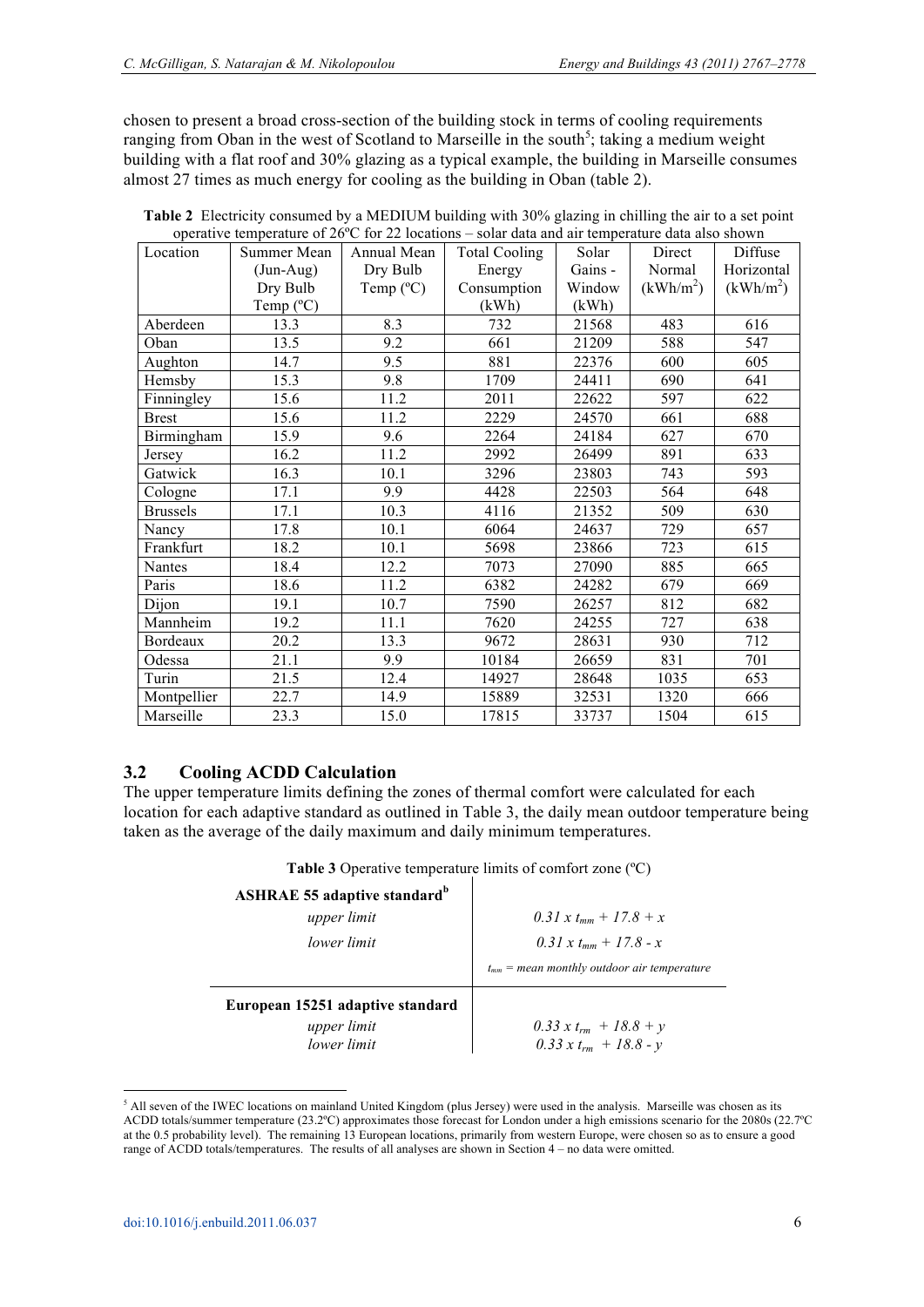*trm = daily running mean outdoor air temperature*

*where*  $x = 2.5$  *or 3.5*  $y = 2$ , 3 or 4

*<sup>b</sup>Note that the ASHRAE adaptive standard equations are not contained within the standard itself but can be found in other documents produced by the authors such as [7] and [8].*

#### **3.2.1 Thermal Comfort Benchmarks**

The necessity of comparing on a like-for-like basis is evident. As the ACMs and the PMV Model propose a number of different upper and lower temperature limits which allow for different levels of acceptable deviation from the neutral temperature (*x* and *y* in Table 3), the question arises as to which limits should be chosen for comparison when calculating the number of ACDDs.

#### *PMV Model*

The PMV Model [3] sets out three different comfort zones, Categories A, B and C, where PPD values can be used to delineate one category from another (table 4).

| comfort zones of the PMV Model as defined by BS EN ISO 7730:2007 |                                                      |                     |  |
|------------------------------------------------------------------|------------------------------------------------------|---------------------|--|
| Category                                                         | <b>PPD</b> values $(\% )$ – whole body<br>discomfort | <b>PMV</b>          |  |
|                                                                  | <6                                                   | $-0.2 < PMV < +0.2$ |  |
| в                                                                | <10                                                  | $-0.5 < PMV < +0.5$ |  |
|                                                                  | 15                                                   | $-0.7 < PMV < +0.7$ |  |

**Table 4** Categories used to define the temperature limits defining the thermal

#### *ASHRAE adaptive standard*

The ASHRAE adaptive standard sets out two thermal comfort zones – one for 80% acceptability, and another for 90% acceptability. Since the 80% acceptability comfort zone used in ASHRAE standard 55 for buildings which employ mechanical cooling systems (and which uses the PMV Model) is based on a predicted percentage dissatisfied (PPD) value of 10 for general whole body thermal discomfort<sup>6</sup> [9], it is reasonable to attach this same value of PPD 10 for whole body thermal discomfort to the 80% acceptability limits of the ASHRAE adaptive standard.

#### *European adaptive standard*

BS EN 15251:2007 sets outs out both the adaptive standard for buildings without mechanical cooling systems and the PMV standard for buildings which employ a mechanical cooling and/or heating system. Whilst four different comfort zones are distinguished (table 5), only the first three zones (Categories I, II and III) are used by the adaptive standard.

**Table 5** Categories used to define the temperature limits defining the thermal comfort zones in BS EN 15251:2007

| Category | <b>Explanation</b>                                                                                                                                                                                      |
|----------|---------------------------------------------------------------------------------------------------------------------------------------------------------------------------------------------------------|
|          | High level of expectation and is recommended for spaces occupied by very sensitive and<br>fragile persons with special requirements like handicapped, sick, very young children and<br>elderly persons. |
| П        | Normal level of expectation and should be used for new buildings and renovations.                                                                                                                       |
| Ш        | An acceptable, moderate level of expectation and may be used for existing buildings.                                                                                                                    |
| IV       | Values outside the criteria for the above categories. This category should only be<br>accepted for a limited part of the year                                                                           |

Categories I, II and III of BS EN 15251:2007 correspond with Categories A, B and C in BS EN ISO 7730:2005, (the same PMV values being used to delineate the categories).

<sup>&</sup>lt;sup>6</sup> An allowance is made for an average of a further 10% dissatisfaction that might occur because of local thermal discomfort, in addition to the general whole body 10% dissatisfaction mentioned above.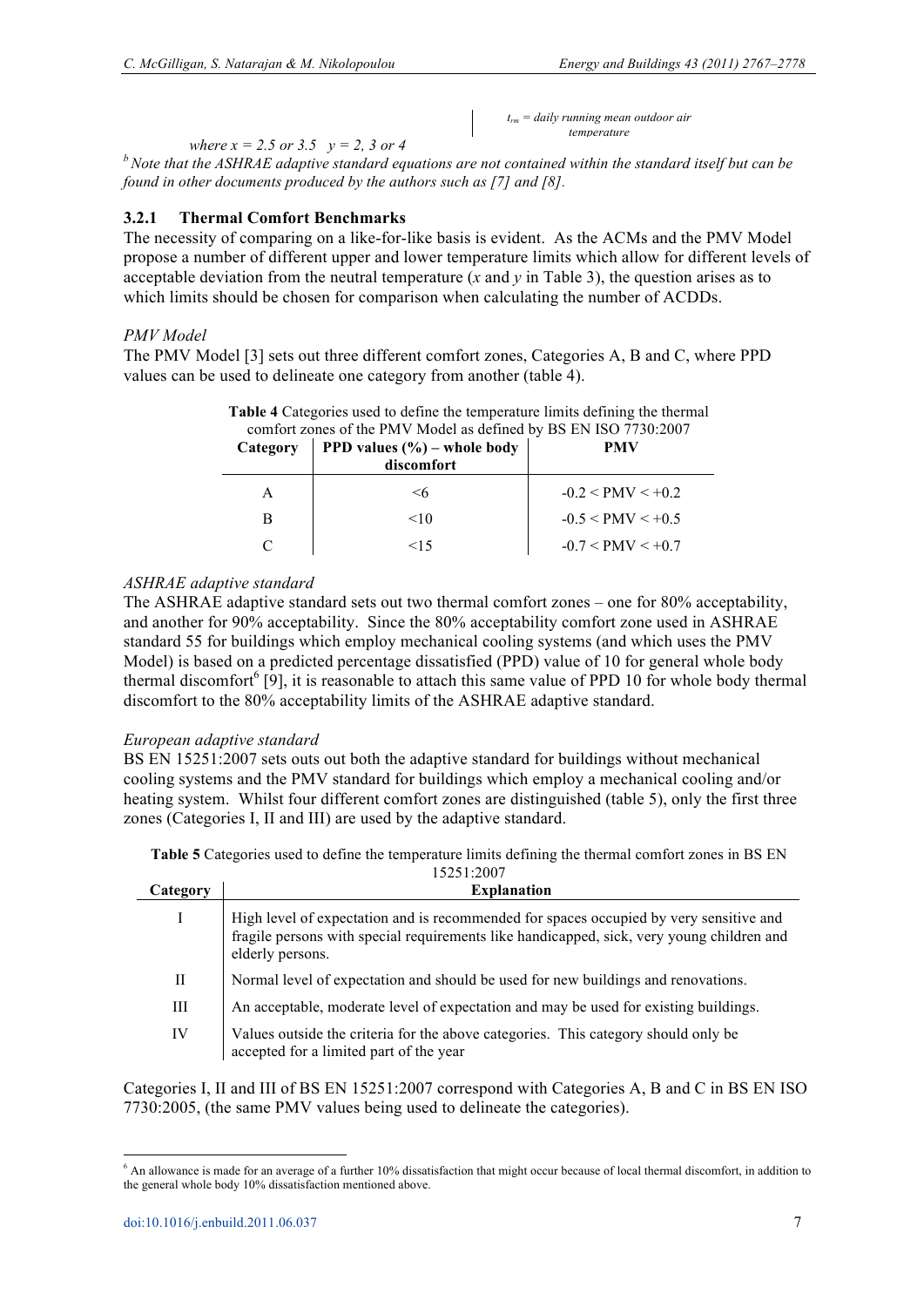Thus, as the PMV Model correlates to both (i) the ASHRAE adaptive standard (at the whole body PPD level), and to (ii) the European adaptive standard (at the category level), it can be seen that direct comparison can be made between the two adaptive standards. Since the 80% acceptability ASHRAE adaptive standard corresponds to the European adaptive standard Category II (the commonality being the PPD value of 10 for whole body discomfort), ACDDs for both adaptive standards were consequently calculated with reference to Category B of the reference PMV Model.

# **3.2.2 Application of Cooling ACDD Equations**

The basic form of the equation used to calculate the number of cooling ACDDs for each location is described by equation 3.

$$
ACDD_c = \sum_{i=1}^{12} (ACM_{ul} - PMV_{bs})
$$
.................*Equation 3*

*when*  $ACM<sub>ul</sub> > PMV<sub>bs</sub>$ *where ACDDc = annual number of cooling ACDDs ACMul = ACM upper temperature limit PMVbs = PMV base temperature for cooling season*

In similar vein to conventional degree-days, ACDD values calculated as having a negative value assume an actual value of 0, since the ACDD metric is only a measure of the extent by which the *ACMul* exceeds the *PMVbs*

Henceforth, the ASHRAE 55 adaptive standard (80% acceptability) is termed the AAS and the European 15251 adaptive standard (Category II) is termed the EAS for brevity.

In view of the fact that both the AAS and the EAS only apply to spaces where the occupants are engaged in near sedentary physical activities with metabolic rates ranging from 1.0 to 1.3 met, comparison across all ACMs is limited to buildings such as offices, dwellings, schools and laboratories where the metabolic rate is of the order 1.2 met.

The resultant base temperatures so used as corresponding to the PMV/PPD values in table 4 and metabolic rate of 1.0-1.3 used in the calculation of ACDDs derive from the PMV Model as detailed in BS EN ISO 7730:2005<sup>7</sup> [3], the PMV base temperature for summer months (PMV<sub>bs</sub>) being  $26.0^{\circ}C^{8}$ .

Regarding the necessity that comparison be made on a like-for-like basis, it is re-iterated that the AAS/EAS comparison is only valid for those buildings in which a mechanical cooling system is not present. Even though the EAS can, in general, apply to buildings in which a mechanical cooling system has been installed given the proviso that the system is not actually used to provide cooling, the comparison only remains valid for that sub-section of buildings completely lacking a mechanical cooling system so as not to invalidate the applicability of the AAS.

The number of cooling ACDDs was calculated for each ACM thus:

| AAS | when $ACM_{ul} > 26$                          |
|-----|-----------------------------------------------|
|     | where $ACM_{ul} = 0.31 x t_{mm} + 17.8 + 3.5$ |

 $^7$  The base temperatures refer to spaces under the typical conditions of air velocity, relative humidity, clothing insulation and metabolic activity as outlined in Annex A.4 of BS EN ISO 7730:2005 where the air temperature is equal to the operative temperature.<br><sup>8</sup> The PMV base temperature for winter months (PMV<sub>bw</sub>) is 20.0°C.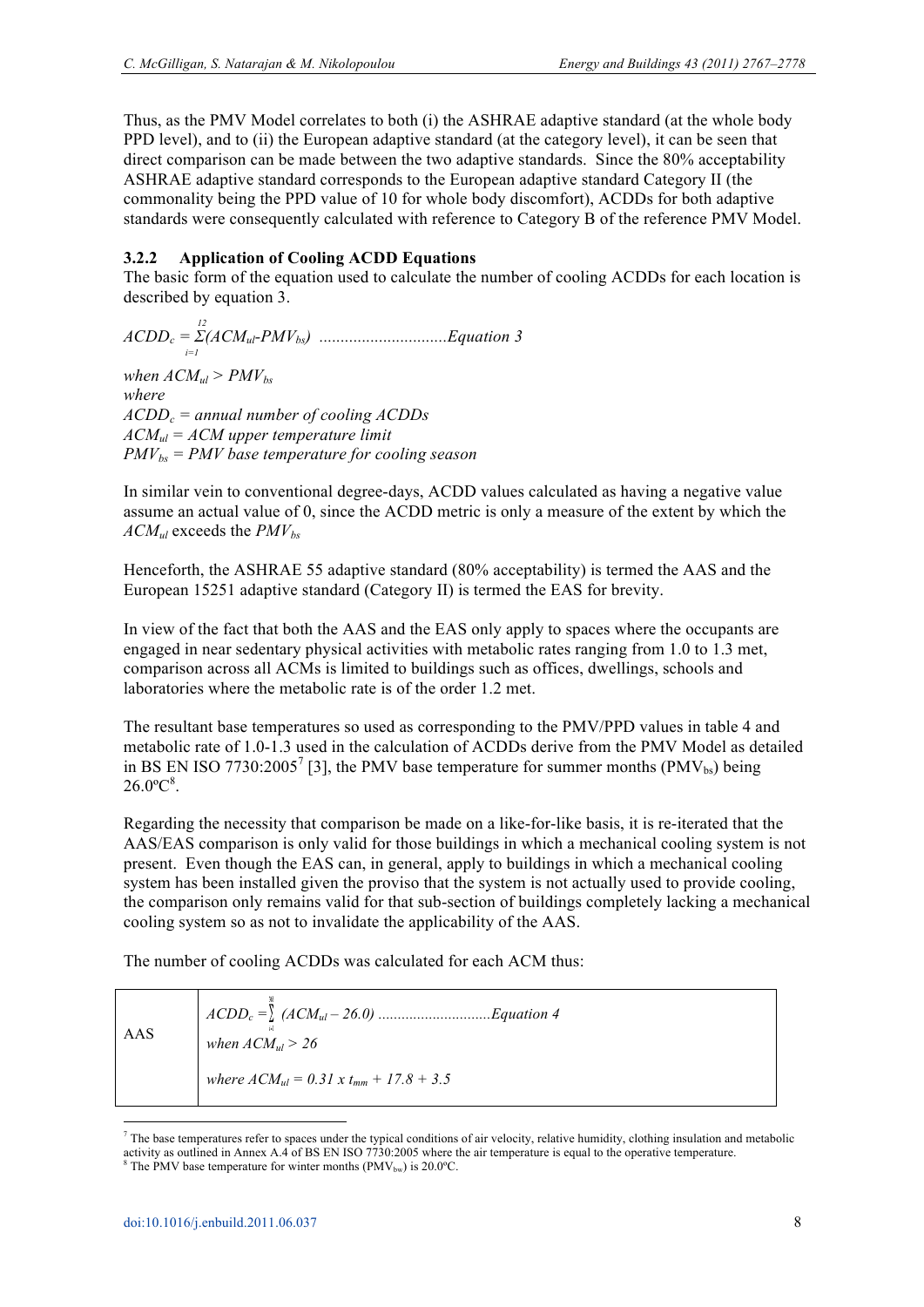| EAS |                                             |
|-----|---------------------------------------------|
|     | when $ACM_{ul} > 26$                        |
|     | where $ACM_{ul} = 0.33 x t_{rm} + 18.8 + 3$ |
|     |                                             |

Noteworthy of mention are the facts that the ASHRAE 55 adaptive standard (80% acceptability) is described as being intended for use in "typical applications" [1], and (ii) the European adaptive standard (Category II) is described as being intended for a "normal level of expectation and should be used for new buildings and renovations" [2]: inasmuch as these are the two principal adaptive standards proposed as bearing the greatest capacity to influence design, the present comparison is, therefore, considered to be not only valid on the grounds of equality in terms of PPD values, but also in terms of appropriacy.

The number of annual cooling ACDDs was calculated using the IWEC weather data for each of the 22 locations, and plotted against the total cooling energy consumption of the air-conditioning systems for each of the 25 building types.

#### **4 Validation Results**

The correlation between ACDDs and total cooling energy consumption shows a remarkable degree of consistency across the whole range of building types and for all locations, despite the fact that the cooling energy includes both the latent load in addition to the sensible load. (In humid climates where loads are high, one might expect to find a diminution in correlation due to increased latent loads.) Ranging from a minimum value of 0.89 for the PITCHED building with 10% glazing using the EAS, the coefficient of determination reaches a maximum of 0.99 for the PITCHED building with 50% glazing using the AAS and the SOLID building with 30% glazing using the EAS, as shown in figure 2 and table 6.





**Table 6** Coefficients of determination for a range of construction types in the plot of annual number of cooling ACDDS against total annual cooling energy consumption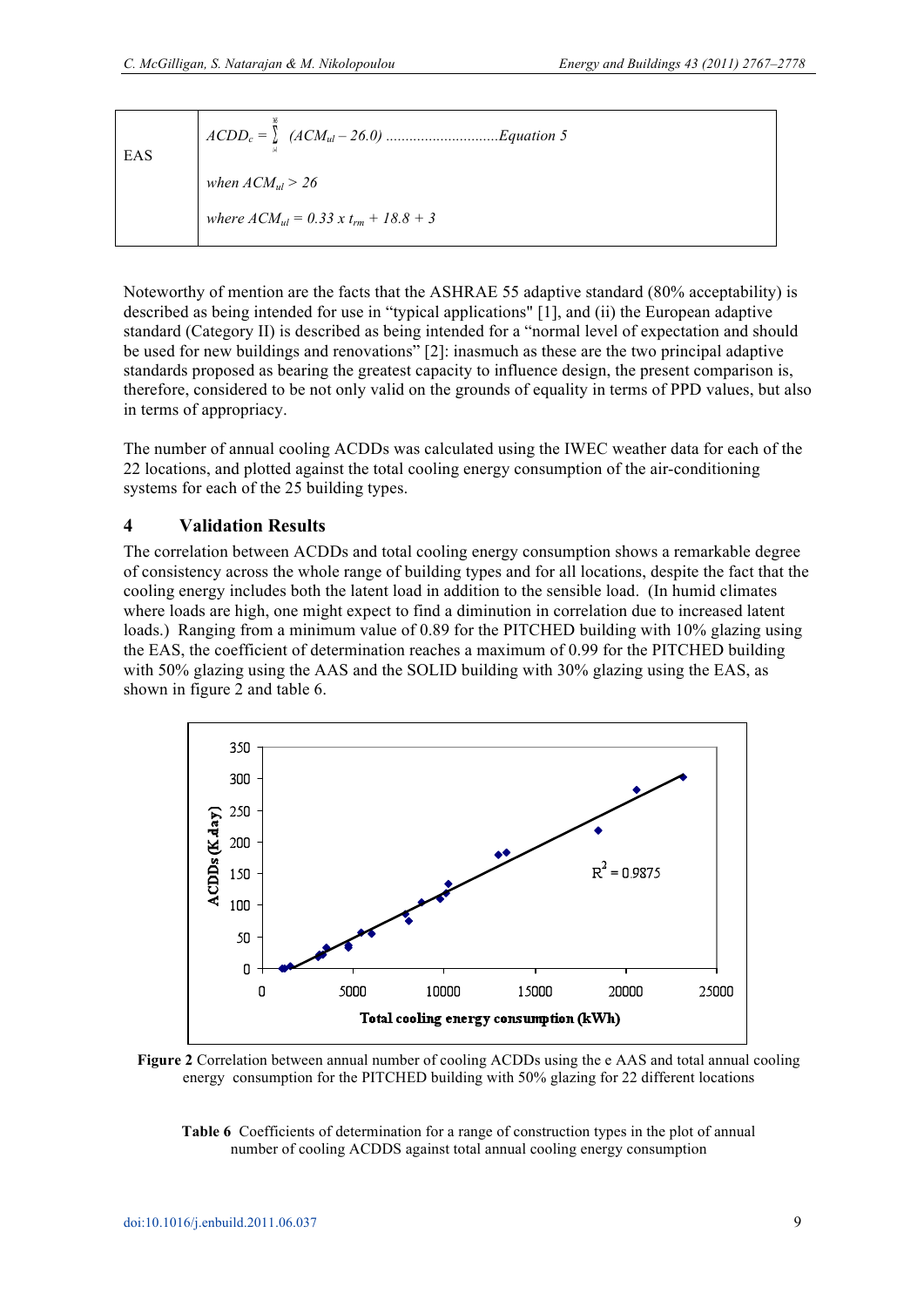$\overline{1}$ 

| Level of                        | <b>LIGHT</b>                         |                                      |                                      | <b>MEDIUM</b>                        | <b>HEAVY</b>                         |                                      | <b>PITCHED</b>                       |                                      |                                      | <b>SOLID</b>                         |
|---------------------------------|--------------------------------------|--------------------------------------|--------------------------------------|--------------------------------------|--------------------------------------|--------------------------------------|--------------------------------------|--------------------------------------|--------------------------------------|--------------------------------------|
| glazing                         | AAS                                  | EAS                                  | AAS                                  | EAS                                  | AAS                                  | EAS                                  | AAS                                  | EAS                                  | AAS                                  | EAS                                  |
| 10%<br>30%<br>50%<br>70%<br>90% | 0.95<br>0.98<br>0.98<br>0.98<br>0.97 | 0.98<br>0.98<br>0.98<br>0.97<br>0.97 | 0.93<br>0.97<br>0.98<br>0.98<br>0.97 | 0.96<br>0.98<br>0.98<br>0.97<br>0.97 | 0.96<br>0.98<br>0.98<br>0.97<br>0.97 | 0.98<br>0.98<br>0.97<br>0.97<br>0.96 | 0.89<br>0.96<br>0.98<br>0.98<br>0.98 | 0.94<br>0.98<br>0.99<br>0.98<br>0.98 | 0.91<br>0.97<br>0.98<br>0.98<br>0.98 | 0.95<br>0.99<br>0.98<br>0.98<br>0.97 |
| Mean                            | 0.97                                 | 0.98                                 | 0.97                                 | 0.97                                 | 0.97                                 | 0.97                                 | 0.96                                 | 0.98                                 | 0.96                                 | 0.97                                 |

Although the coefficient of determination was very high for each of the 50 regression analyses carried out, it was noted that in two of the EAS analyses ((i) PITCHED, 10% glazing, and (ii) SOLID, 10% glazing) and one AAS analysis (PITCHED, 10% glazing), the correlation started to deteriorate if the demand for cooling was very low. Most clearly observed in the EAS PITCHED, 10% glazing regression (figure 3), the decline in the correlation can largely be ascribed to the fact that a zero cooling energy demand does not correlate with zero ACDDs. Essentially, the mismatch results from the fact that although the ACM would allow indoor temperatures to exceed 26ºC on occasion, actual temperatures within buildings with very low levels of glazing in certain of the colder climates would only exceed 26ºC on a low number of occasions if allowed to free-run. Whilst, for example, in neither Aughton nor Aberdeen would the PITCHED building require a mechanical cooling system to maintain a temperature below 26ºC, the upper limit of the ACM (reflecting the number of ACDDs) does, periodically, stretch beyond 26ºC in both towns.



**Figure 3** Correlation between annual number of cooling ACDDs using the EAS and total annual cooling energy consumption for the PITCHED building with 10% glazing for 22 different locations

Even though application of the ACM requires that there be access to openable windows, which may preclude its use in many of the more extreme construction types (eg 10% glazing and 90% glazing, such latter highly glazed buildings often likely to have been built so as to specifically incorporate an air-conditioning system and possessing sealed windows), the coefficient of determination across all construction types averages as 0.97 for both the AAS and the EAS.

# **4.1 Discussion of Validation Results**

#### **4.1.1 Thermal Responsiveness of Buildings**

The fact that the correlation between cooling energy consumption and cooling ACDDs remains high for the whole range of construction types, irrespective of thermal responsiveness, indicates that the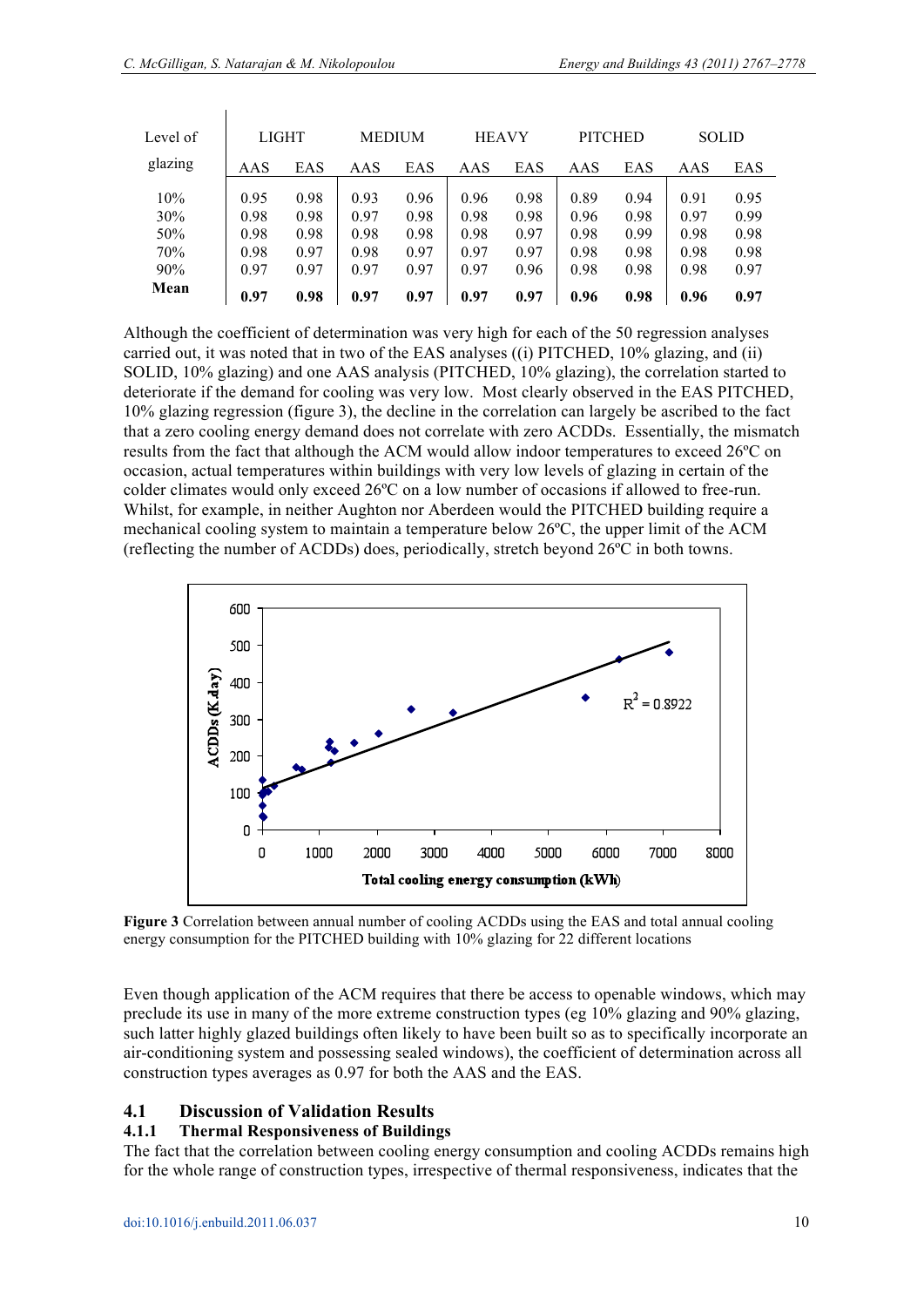predictive capacity of the ACDD concept does not require attainment of the steady-state. The indoor temperature which would occur in the steady-state acts as no more than an alternative, convenient metric to measure the driving force of heat flux across the fabric of the building, where the greater the notional steady-state temperature, the greater the heat flux, such heat flux being equal and opposite to the applied cooling energy.

# **4.1.2 Solar Gains**

The finding that the coefficients of determination are largely uniform across all levels of glazing is indicative of the relatively much lesser importance of solar radiation than outdoor air temperature (and therefore ACDDs) in affecting indoor temperature. High levels of direct normal solar radiation are not translated into high levels of solar gains: despite the large differences in the levels of direct normal solar radiation across the range of locations investigated (coefficient of variation – 31%), the coefficients of variation for solar gains show a much higher degree of uniformity, the coefficient of variation being of the order of 5 - 7% for the summer months during which the cooling load is at its greatest, and 12% over the full course of the year (table 7).

|                                                                       | Coefficient of      | Coefficient of             |
|-----------------------------------------------------------------------|---------------------|----------------------------|
|                                                                       | variation (Jan-     | variation (Jun-            |
|                                                                       | Dec) $(\% )$        | Aug) $(\% )$               |
|                                                                       |                     |                            |
| Direct Normal Solar Radiation $(kWh/m2)$                              | 31.4                | 31.3                       |
| Diffuse Horizontal Solar Radiation ( $kWh/m^2$ )                      | 6.6                 | 5.8                        |
| Glazing Solar Gains for a given level of fenestration (LIGHT, MEDIUM, | 6.7                 | 12.9                       |
| HEAVY, SOLID) (kWh)                                                   |                     |                            |
| Glazing Solar Gains for a given level of fenestration (PITCHED) (kWh) | $5.4 - 6.5^{\circ}$ | $12.4 - 12.7$ <sup>c</sup> |

**Table 7** Coefficients of variation for (i) solar radiation and (ii) solar gains through glazing for a range of construction types for 22 locations

*<sup>c</sup>The value of the coefficient of determination is dependent upon the degree of fenestration for PITCHED buildings as a consequence of the differential levels of shading provided by the eaves.*

Whilst, for example, Marseille receives over three times as much direct normal solar radiation than Aberdeen, this translates into additional solar gains of only 56% for the MEDIUM building (30% glazing) (table 2) since a large part of the additional Marseillaise sunshine occurs when the sun is high in the sky. This dominance of air temperature over solar gains in determining indoor temperature/cooling load can be seen in any number town-town comparisons in table 2: whereas the MEDIUM (30% glazing) building receives 36% more direct normal radiation in Hemsby than in Brussels, its cooling load is 58% less in consequence of the fact that air temperatures are considerably lower in Hemsby than in the Belgian capital.

Albeit that solar radiation is of lesser significance than air temperature, a further reason for the very good correspondence between the number of ACDDs and cooling energy consumption is that solar radiation is largely not antagonistic to this relationship, there being a similarly high correlation between the number of ACDDs and solar gains: the coefficient of determination falls in the range 0.78-0.81 for all building types and levels of glazing for both adaptive standards.

It is worth noting that although the validity of the ACDD concept rests on no greater assumption than that there is linear correlation between the notional steady-state indoor temperature and outdoor temperature in a passively cooled building, these results are in close accord with Coley and Kershaw's finding of the close relationship between actual indoor temperature and outdoor temperature; modelling a number of different passively cooled building types using (i) weather data projected for the UK and (ii) observed weather data from a very wide range of climates including the humid Tokyo and Bangkok as well as London, a near linear relationship between actual indoor temperature outdoor temperature was found [10].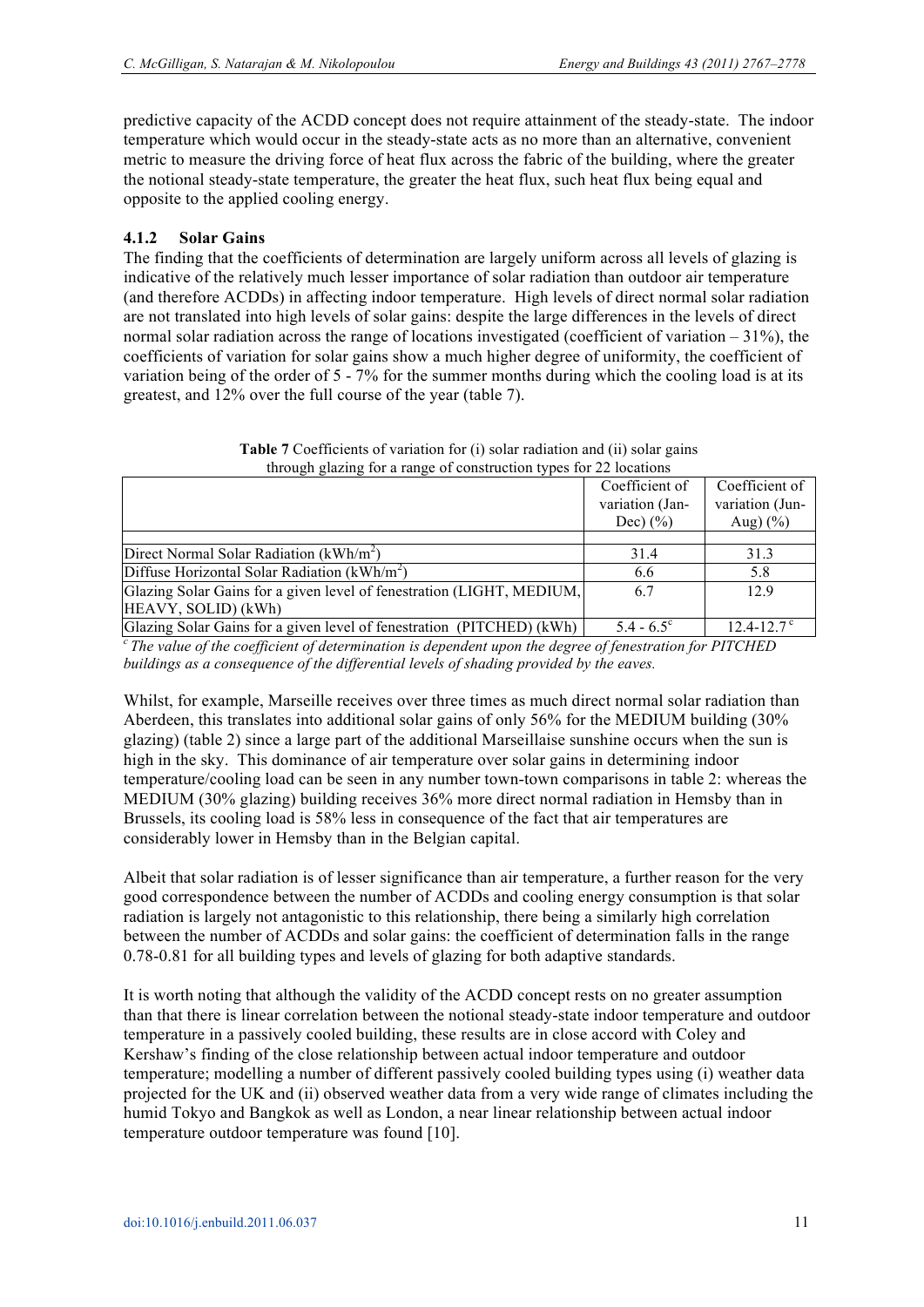Summarily, the regression analyses confirm the postulation that for (i) a given construction type, and (ii) a given level of glazing, cooling loads can be predicted by the difference between the outdoor temperature and the notional indoor steady-state temperature, the accuracy of the prediction being most accurate for buildings where the steady-state temperature more often exceeds 26ºC. The sequitur of this finding is that the ACCD can be used as a metric to forecast energy savings at different times in the future under a changing climate, thereby allowing one to compare the maximum potential savings deriving from the AAS and the EAS.

# **5 Forecasting the future climate**

The UK Climate Projections 2009 (incorporating the UKCP09 Weather Generator) (UKCP09) give probabilistic projections for a number of atmospheric variables for several future time periods until the 2080s, under three future emissions scenarios [11]. Having undergone extensive review, the Climate Projections are the result of seven years of work by (i) the Met Office Hadley Centre, (ii) the UK Climate Impacts Programme (UKCIP) and (iii) a body of over thirty contributing organisations including the Climatic Research Unit, widely recognised as one of the world's leading institutions concerned with the study of natural and anthropogenic climate change [12; 13]. The Climate Projections derive from the Met Office Hadley Centre climate model HadCM3, one of the major models used in the Intergovernmental Panel on Climate Change (IPCC) Third and Fourth Assessment Reports [14], and also include the results of other IPCC climate models [15]. Differing from its predecessors in that it takes account of known sources of uncertainty and subsequently quantifies the degree of that uncertainty, UKCP09 reflects scientists' best understanding of how the climate system operates [16].

Since the modelling of future climate change requires estimation of future levels of emissions (such emissions levels being the product of complex dynamic systems, determined by factors such as changes in demographics, socio-economic development, and technological advances), UKCP09 employs a number of different scenarios to take account of these uncertainties [17]. The different emissions scenarios so used were developed by the IPCC in their Special Report on Emissions Scenarios (SRES) [18] - high (SRES A1FI), Medium (SRES A1B) and Low (SRES B1) – and were used in the IPCC Fourth Assessment Report.

As useful as the actual climate projections themselves are in allowing one to attach a probability to the occurrence of any given future climate, relative evaluation of the performances of the AAS and the EAS over the course of the century can only be made upon knowledge of the weather. Yet the deterministic nature of numerical (traditional) weather forecasting methods (where the state of the system at time  $t+1$  is dependent upon the state of the system at time  $t$ ) disallows their use in the present case, since their accuracy deteriorates beyond a few days into the future. However, the observation of the existence of statistical relationships between the weather-defining parameters of rainfall, vapour pressure, sunshine hours, mean daily temperature and diurnal temperature range provides a solution to the problem, the construction of statistically-equivalent, plausible time series of weather being made possible by the UKCP09 Weather Generator [19]. As a weather generator, whilst it is extremely unlikely that the particular outcome projected in any single run of the model will occur in actuality (ie it cannot forecast the weather), the results obtained through averaging of multiple runs of the model concur with actual projections themselves at the 0.5 probability level (ie the central estimate where temperatures are as likely to be above the forecast value as below the forecast value).

# **6 Method**

 $\overline{a}$ 

The Weather Generator was run 100 times for stationary 99-year time-slices centred on the 2030s  $(2020-2049)$ , the 2050s  $(2040-2069)$  and the 2080s  $(2070-2099)$ <sup>9</sup> under low, medium and high

 $9$  Stationarity – a statistical property which means that little statistical variability is exhibited over the time series ie the  $99<sup>th</sup>$  year is no less nor more likely to be warmer than the 1<sup>st</sup> year, any one of which years could represent any of the years within a given grouping (2020-2049, 2040-2069 or 2070-2099).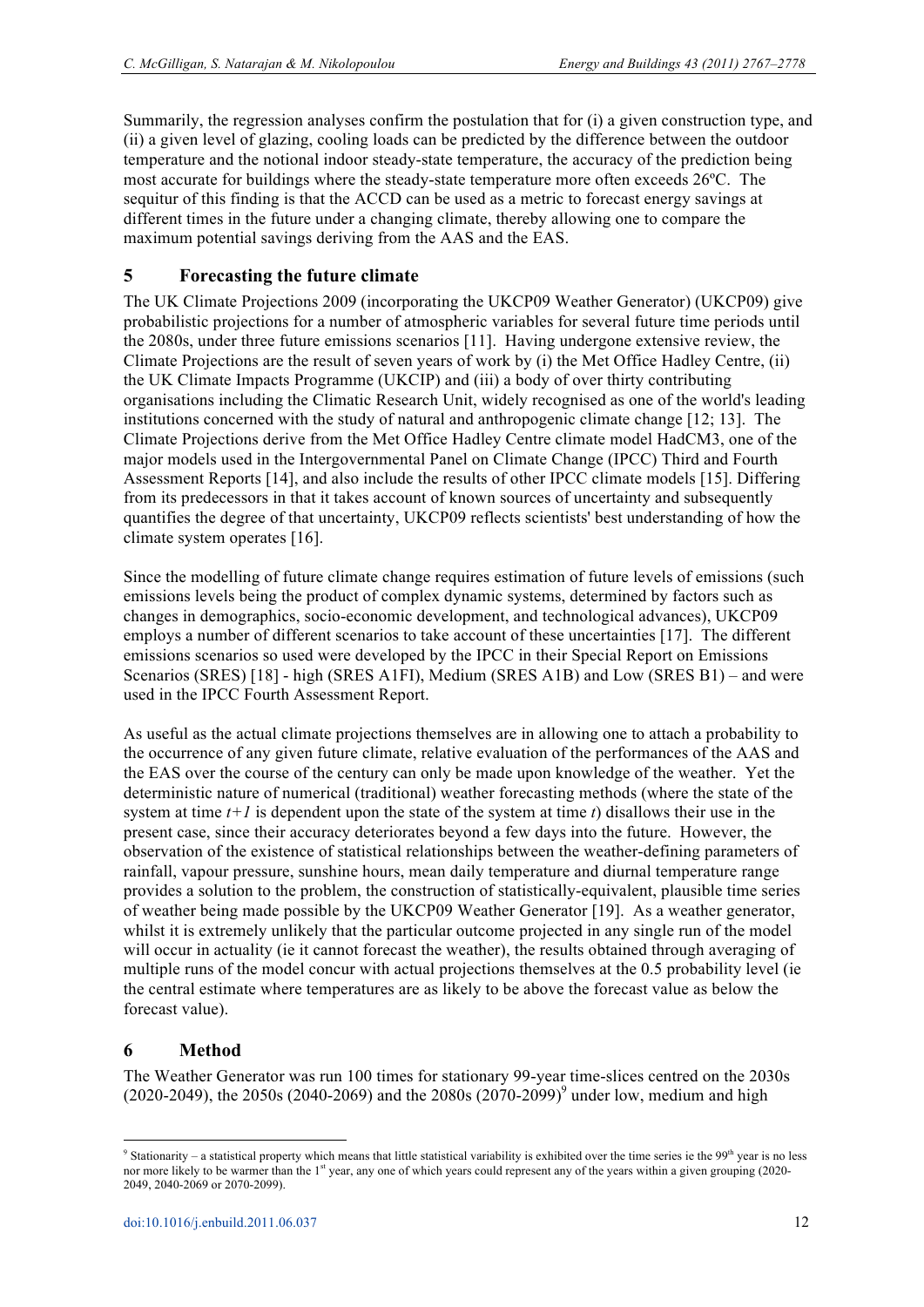emissions scenarios for the city centres of three different locations - Edinburgh, Manchester and London - using the UKCP09 Weather Generator.

 In order to investigate as broad a span of future climates as possible ranging from a low increase in temperature in a cool climate to a high increase in temperature in a hot climate the three variables were grouped as shown in Table 8.

| <b>Table 8</b> Distribution of variables entered into the Weather Generator                      |                                  |            |                   |                           |  |
|--------------------------------------------------------------------------------------------------|----------------------------------|------------|-------------------|---------------------------|--|
| Climate                                                                                          | Outdoor temperature <sup>d</sup> | Lity       | Time slice        | <b>Emissions scenario</b> |  |
|                                                                                                  | cool                             | Edinburgh  | 2030 <sub>s</sub> | low                       |  |
|                                                                                                  | warm                             | Manchester | 2050s             | medium                    |  |
|                                                                                                  | hot                              | London     | 2080 <sub>s</sub> | high                      |  |
| <sup>d</sup> The descriptors cool, warm and hot should be viewed as no more than velative terms. |                                  |            |                   |                           |  |

*<sup>d</sup>The descriptors cool, warm and hot should be viewed as no more than relative terms.* 

The Weather Generator was also run for a 1970s control period (1961-1990), observed weather data from which length of time acts as the baseline in the calibration of the Weather Generator in the establishment of the afore-mentioned weather parameter statistical relationships where account is taken of local topographic and coastal influences [19].

Thus 9900 years of daily weather data were produced for each city, averaging of which gives an indication of future climate at the 0.5 probability level (Figure 4).



**Figure 4** Climate types investigated

The annual number of cooling ACDDs (*ACDDc*) resulting from implementation of the AAS and the EAS were calculated for the future climates and for the control period using the procedure outlined in Section 3.2. The number of heating ACDDs (*ACDDh*) were calculated in a similar manner, heating ACDDs representing the extent to which the lower temperature limit of the ACM (*ACMll*) dips below the winter PMV base temperature (*PMVbw*) of 20.0ºC. Table 9 summarises, in equation form, the procedure used to calculate the annual numbers of cooling and heating ACDDs.

**Table 9** Summary equations used to calculate ACDD totals

|            | Cooling ACDDs <sup>e1</sup>                                                                                              | Heating ACDDs <sup>e g</sup>                                                                               |
|------------|--------------------------------------------------------------------------------------------------------------------------|------------------------------------------------------------------------------------------------------------|
| <b>AAS</b> | $A CDD_c = \int_{\frac{1}{2}}^{\frac{\pi}{2}} (ACM_{ul} - 26.0) / 9900$<br>where $ACM_{ul} = 0.31 x t_{mm} + 17.8 + 3.5$ | $A CDDh = \int_{0}^{\infty} (20.0 - ACM_{ll}) \int /9900$<br>where $ACM_{ll} = 0.31 x t_{mm} + 17.8 - 3.5$ |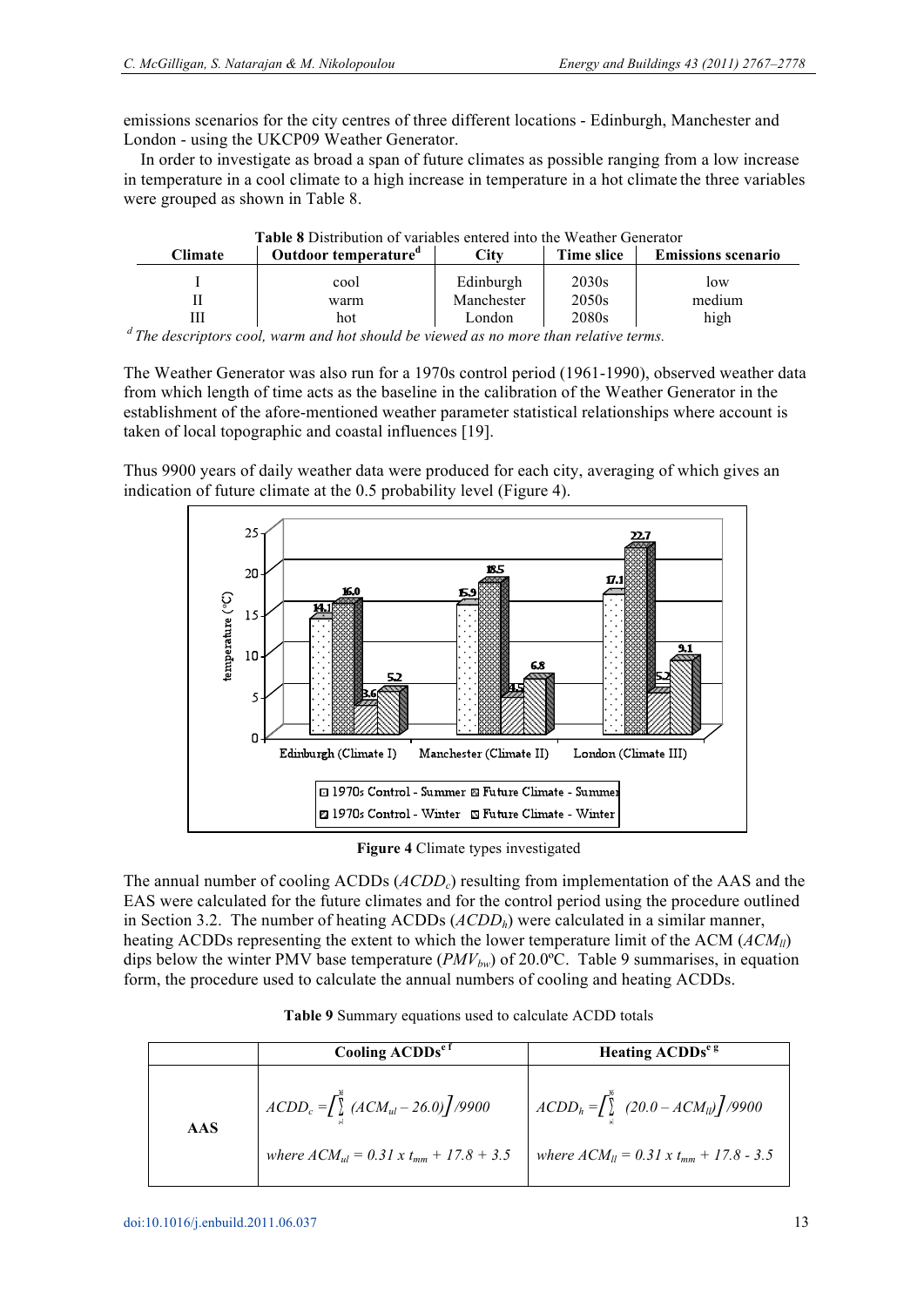| <b>EAS</b> | $ACDD_c = \int_{a}^{b} (ACM_{ul} - 26.0) / 9900$ | $\left[ A C D D_h = \int \right] (20.0 - A C M_{ll}) \left[ \int \right] / 9900$ |
|------------|--------------------------------------------------|----------------------------------------------------------------------------------|
|            | where $ACM_{ul} = 0.33 x t_{rm} + 18.8 + 3$      | where $ACM_{ll} = 0.33 \times t_{rm} + 18.8 - 3$                                 |

*e Indoor temperatures are operative temperatures.* 

 $f$  *when*  $ACM<sub>ul</sub> > 26$ 

 $g$ <sup>*g*</sup> *when* 20 >  $ACl_{ll}$ 

In order to more fully examine the effects of different climate scenarios upon the implementation of the standards, the relative performances of the AAS and the EAS were investigated against 18 future Test Reference Years (TRYs) produced by the University of Manchester [20]; developed from 3000 years of future weather data produced by the Weather Generator, the data were prepared in a manner following the ISO standard ISO BS EN ISO 15927 Part 4 (2005). TRYs were produced for:-

- ¥ *Edinburgh Turnhouse (rural), high and low emissions scenarios, 2020s, 2050s, 2080s*
- ¥ *Manchester Ringway (rural), high and low emissions scenarios, 2020s, 2050s, 2080s*
- ¥ *London Heathrow (semi-rural), high and low emissions scenarios, 2020s, 2050s, 2080s*

This is useful as a validation exercise for the robustness of the Weather Generator since the number of ACDDs returned by the TRYs should be broadly predictable with reference to Climates I, II and III; for example, the number of ACDDs yielded by the TRYs for semi-rural Heathrow (2080s, high emissions) should be slightly lower than its central London counterpart (Climate III).

# **7 Results**

# **7.1 Cooling Season – AAS and EAS**

Figure 5 shows the number of ACDD returned by the adaptive standards as the climate warms. Although both the AAS and EAS show an increasing return in the number of ACDDs as one moves from Climate I to III as expected, the differences between the actual numbers of ACDDs are marked: the EAS figures are considerably higher than their AAS counterparts (table 10) for both the control data and the future climate data in all instances.



**Figure 5** Annual number of cooling ACDDs for 3 climate types with reference to 1970s control

Indeed, even the 1970s control for the EAS returns more ACDDs than does the AAS in Manchester and Edinburgh in the 2030s and 2050s (Climates I and II): not until significant warming beyond the 1950s occurs do yields from the AAS outweigh the EAS 1970s control (Climate III).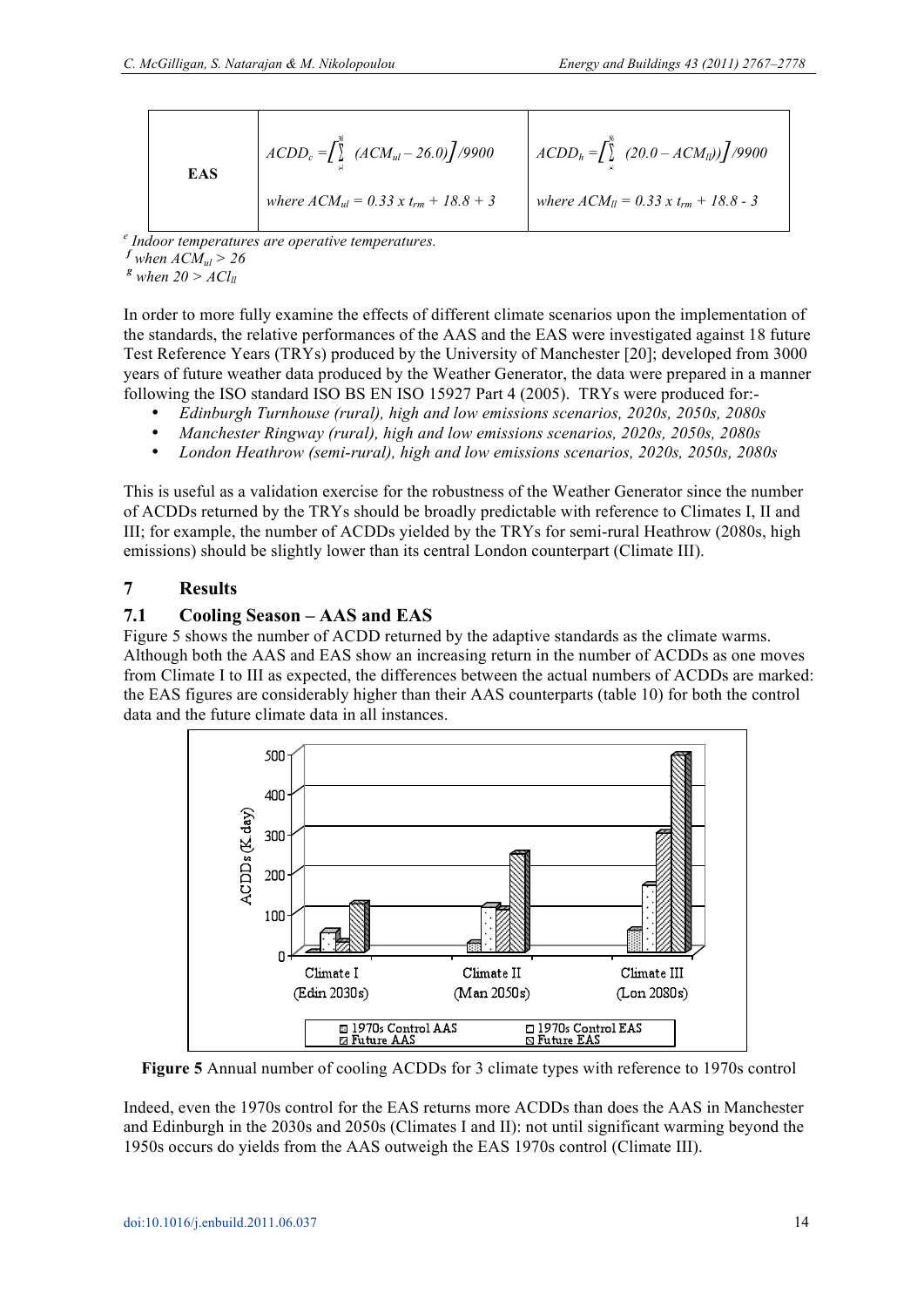The TRY data reveals similarly increasing numbers of ACDDs as the climate warms, but further shows that the differences between low and high emissions scenarios does not start to become appreciable until the latter part of the century: whilst there is very little difference in the number of ACDDs returned between high and low emissions scenarios in the 2020s for all three locations, the difference is very significant by the time the 2080s is reached (figure 6).



**Figure 6** Annual number of cooling ACDDs following implementation of the AAS and the EAS using TRY data for (a) high and (b) low emissions scenarios for Edinburgh (Turnhouse), Manchester (Ringway) and London (Heathrow) for the 2020s. 2050s and 2080s

The data also reveal that, for any given town, potential savings achieved by the EAS (bold line) in any particular decade are not matched by AAS savings (dotted line) until decades later: moving from left to right in figure 6(a) shows that savings achieved in the 2020s by the EAS for either London or Manchester are only matched by the AAS in the 2080s under a high emissions scenario, and figure 6(b) shows that EAS savings in the 2020s outweigh AAS savings in the 2080s for all three towns under a low emissions scenario.

# **7.2 Heating Season – AAS and EAS**

Insofar as the AAS only applies when the mean monthly outdoor temperature is greater than 10ºC, and the EAS only applies when the running mean outdoor temperature exceeds 15ºC, there would appear to be limited scope for the implementation of either standard, in their current form, in winter, over the course of the next century. Analysis of 9900 years of data from the Weather Generator showed that winter (December-February) mean monthly temperatures failed to reach 10ºC for any of the three climates (table 12).

| (December, January and February)       |                   |                   |                  |  |
|----------------------------------------|-------------------|-------------------|------------------|--|
|                                        | December          | January           | Februarv         |  |
| Climate I<br>Climate II<br>Climate III | 6.1<br>7.7<br>9.7 | 4.8<br>6.3<br>8.8 | 4.7<br>6.2<br>87 |  |

**Table 12** Winter mean monthly temperatures (ºC) for three climate types

Although the mean winter temperature failed to exceed the 10ºC threshold for Climates I and Climate II even at the  $99<sup>th</sup>$  percentile (ie the top 1% mildest winters), the winter mean temperature did, however, manage to exceed the AAS threshold temperature for Climate III at the 71<sup>st</sup> percentile. Not surprisingly, the EAS threshold running mean temperature was only rarely exceeded; the incidence of such occurrence was negligible for Climates I and II, and was recorded, on average, on less than four winter days for Climate III.

# **8 Comparison of the AAS and the EAS**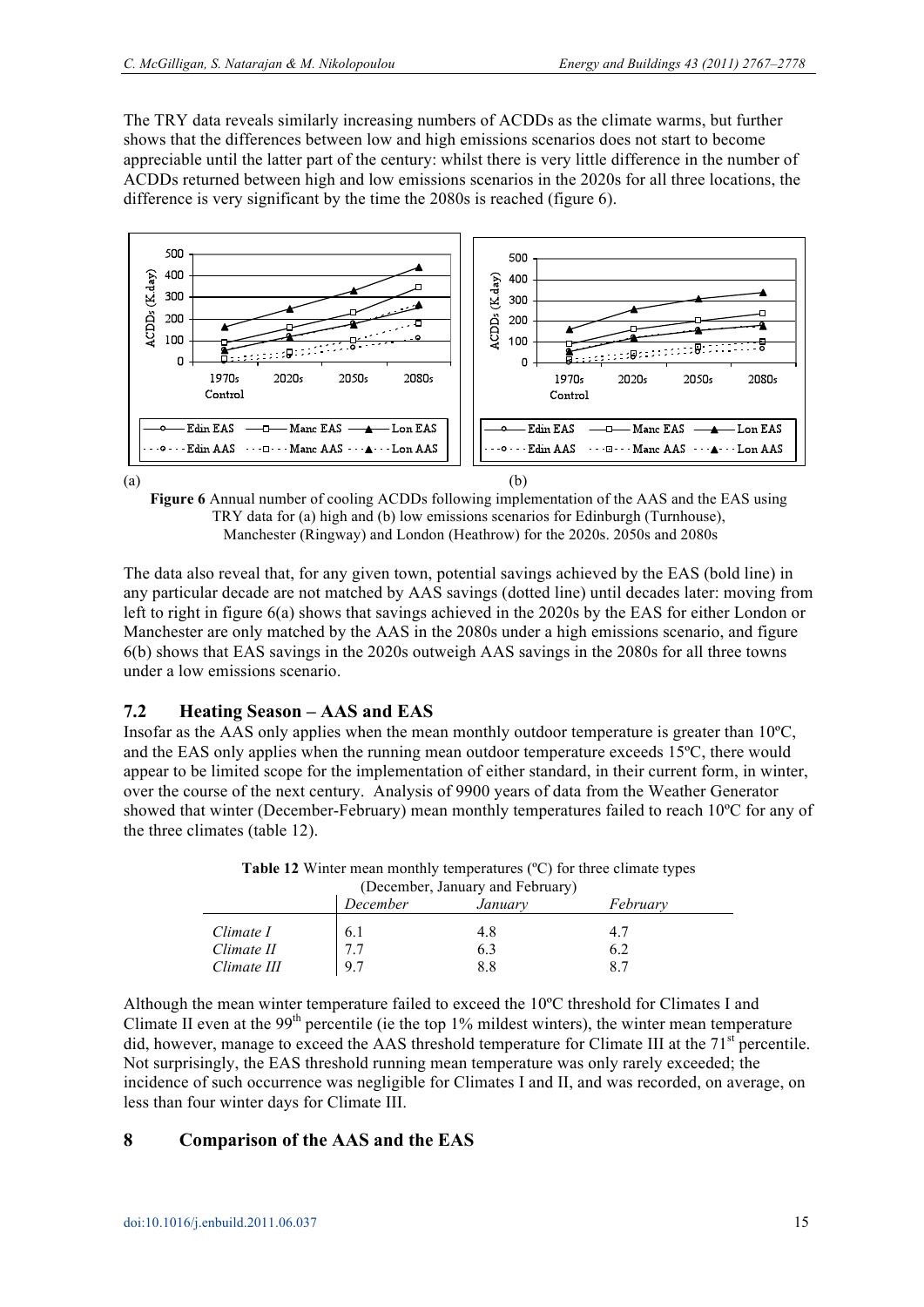It is important to remember that any free-running building is zero-energy, whichever particular label is attached to the adaptive standard being used; a building operating in free-running mode will save exactly the same amount of energy using the AAS as the EAS. The difference between the two standards insofar as energy savings are concerned hinges on the matter of compliance. A building which may be EAS-compliant and can thus save energy through avoiding the use of a mechanical cooling system may not be AAS-compliant; where such non-compliance in the latter case negates the use of the AAS, it will not save energy, unlike its EAS counterpart.

The findings that the upper temperature limits of the thermal comfort zones of the adaptive standards are higher than those of the PMV Model, and specifically, that those of the EAS are higher than the AAS, is expected – such a conclusion could be easily inferred by merely casting an eye over the equations defining the respective comfort zones. The significance of the results lies in the reporting of the extent of the energy savings that can be achieved, and most specifically the speed at which they can be achieved through compliance. The approximate 0.9ºC higher limit of the EAS means that it can be applied to a greater number of buildings, these additional buildings being capable of achieving energy savings at a significantly faster rate than AAS-compliant buildings. As seen, these additional buildings may achieve levels of energy savings in the 2020s which an AAS-compliant building could not achieve until the 2080s or later, irrespective of the emissions scenario chosen.

# **8.1 Disagreement between Adaptive Standards - Possible Causes**

Given the universality of the perception of thermal comfort, it is curious that these two standards should yield such different zones of thermal comfort, the upper limit of the EAS being approximately 0.8-1.0ºC higher than the AAS over the range of climates investigated. Considering the fact that the upper limit of an adaptive standard is often no more than 0.8-1.0ºC higher than the upper limit of the PMV Model, such dissimilitude between the adaptive standards themselves is significant. If claim that the 0.8-1.0ºC difference between the two is insignificant, that there is essentially very little difference between the two adaptive standards, then logic dictates that the same argument should be applied to the ACM theory as a whole, that the 0.8-1.0ºC extension of the upper limit of the PMV Model offered by the ACM may also be ignored, so nullifying the very existence of any adaptive standard in so doing.

Therefore, despite the previously stated requirement that the two adaptive standards be compared on a like-for-like basis, it is apparent that this requirement is not being fulfilled. Two possible causes, one arising from differences in the sample groups/buildings used to draw up the standards, and the other arising from differences in formulation of the adaptive comfort equations, suggest themselves as being responsible for the discrepancy.

# **8.1.1 Differences in Sample Groups/Buildings**

Whereas the free-running buildings used to formulate the EAS may have included non-operational mechanical cooling systems, those of its AAS counterpart did not. In theory this difference could have expressed itself as differences in the degree of adaptiveness shown by occupants, occupants in the former group showing a lesser degree of adaptiveness borne as a result of having occupied the building at some time in the past when it was mechanically cooled. However, the fact that the method used to formulate the European standard, involving the use of the Griffiths constant<sup>10</sup>, was designed to eliminate the effects of adaptation, suggests that it is unlikely that such a difference could be an important factor in explaining the difference between the two adaptive standards.

Although the variance may result from any of a number of sources - eg slight differences in experimental procedure on behalf of the researchers, different recent thermal experiences of the occupants, different degrees of adaptive opportunity amongst occupants where perhaps local custom

<sup>&</sup>lt;sup>10</sup> Gathering together the regression coefficients (from the plots of recorded vote against operative temperature) from a worldwide database of buildings, the Griffiths constant is tantamount to the regression coefficient showing the least/no adaptation. It thus represents the maximum rate of change in comfort vote in response to change in operative temperature, and can thus be used to work out the neutral temperature for any given pair of recorded operative temperature and recorded comfort vote values [4, 21, 22].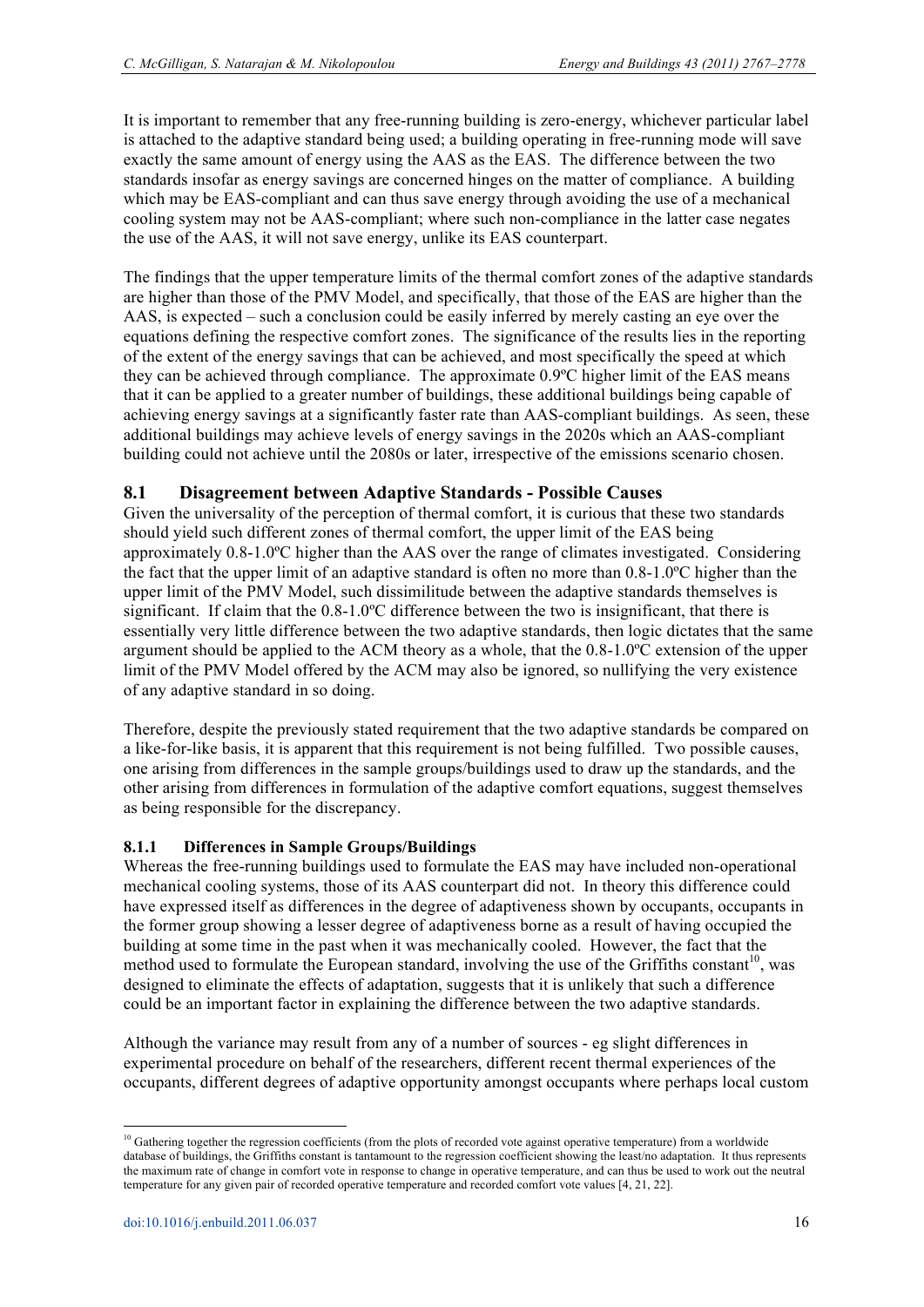limits the extent to which dress code may be altered etc - it may also reflect different racial/cultural preferences, (whether physiological, cultural or psychological in nature), as examined below.

Analysis of the neutral temperatures from occupants in buildings in four different countries used in formulating the EAS [4] shows a degree of variance, being of the order of 1ºC over the range of summer temperatures investigated. Bearing in mind the broad national mix of the RP-884 database, the database from which ASHRAE standard 55 was drawn [7], one might therefore expect to find at least as large a range of neutral temperatures. Perhaps the variance which is averaged out in the countries comprising the EAS database is averaged out differently in the RP-884 database, resulting in different neutral temperatures for the EAS and AAS.

Although climate chamber experiments have reported age, sex and national-geographic (Danish/American) difference as having little affect upon the neutral temperature [23], field surveys have found otherwise. One cannot exclude the possibility that physiological differences in the populations from which the standards were drawn up may partially explain the difference between the two adaptive standards. A significant difference in neutral temperature was found between Japanese and non-Japanese (predominantly North American and European) office workers in Japan who had, on average, lived in Japan for 4.7 years and were thus likely to have acclimatised to local conditions: the difference in neutral temperature was most extreme (3.1ºC) when Japanese females were compared with non-Japanese males [24]. Furthermore, studies reporting on the permanent sensation of cutaneous dryness in black-skinned people living in France as a consequence of reduced levels of sweating [25] add further weight to the argument that differences in physiology (ie race) can lead to differences in neutral temperatures: not violating the biological imperative to maintain a body core temperature of the order of 37ºC (such argument underlying the proposition that race cannot have an effect upon neutral temperature), dark-skinned people may find warmer temperatures comfortable because of an innate preference to sweat more.

# **8.1.2 Differences in Formulation of Adaptive Comfort Equations**

Inspection of the equations in table 3 shows that differences in the number of ACDDs resulting from implementation of each standard may arise because of (a) differences in the neutral temperature for a given outdoor temperature (whether daily running mean or mean monthly), and (b) differences in the temperature bandwidth defining the comfort zone which extends either side of the neutral temperature.

# *(a) Neutral Temperature*

Different approaches are employed in the derivation of the neutral temperature for each standard, the difference between neutral temperatures being in the range 1.3-1.5ºC. A meta-analysis of the individual regression analyses performed on each building was used to determine the neutral temperature of the AAS [7, 26]; the neutral temperature of the EAS derived from a regression analysis involving the use of an adjustment factor related to the Griffiths constant to remove the effect of (i) day-to-day adaptation and (ii) operative temperature error [4].

(i) Whilst the effects of day-to-day adaptation will be manifest in any single building (shown as a reduction in the regression slope when the comfort vote is plotted against the outdoor temperature), this is tempered by the fact that the meta-analysis used in the formulation of the AAS only drew upon neutral temperatures. (The effect of day-to-day adaptation on neutral temperature is less important if the level of adaptation at high temperatures matches the level of adaptation at low temperatures since the regression line will still pass through the same neutral temperature midpoint.) Since the AAS analysis eliminated those buildings which had uniformly hot or cold indoor temperatures [26], it is, therefore, considered that the neutral temperature of the AAS, like its EAS counterpart, is unlikely to have been much influenced by the effects of day-to-day adaptation.

(ii) Whilst the EAS takes specific account of errors arising from the measurement of the indoor temperature and *equation errors* (deriving from the fact that comfort cannot really be described by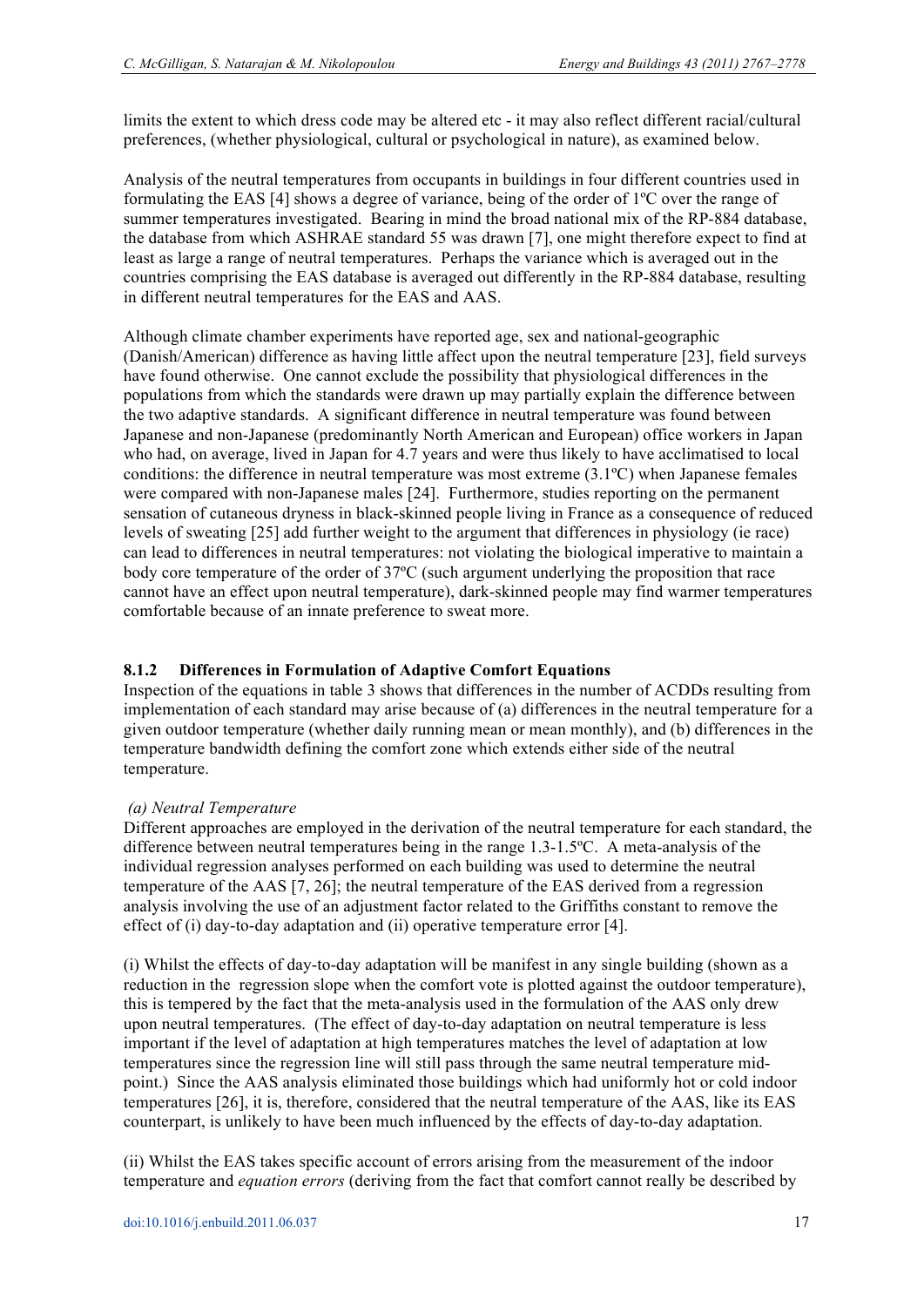operative temperature alone), the AAS does not. Although measurement errors are generally small provided good equipment is used [4], one must conclude that it is possible that the equation errors may play some part in explaining the neutral temperature disparity since it is not possible to quantify the magnitude of the equation errors [27].

Differences in ancillary environmental conditions may also partially explain the observed differences in neutral temperature. If, for example, the relative humidity was, on the average, higher in the buildings used to formulate the AAS than in the buildings used to formulate the EAS, it would manifest itself in a lower neutral temperature. Considering the global nature of the RP-884 database used in formulating the ASHRAE standard 55, which includes buildings in tropical climates in south-east Asia and Australia [7], such conjecture cannot be discounted.

The interpretation of *mean monthly temperature* for the AAS is problematic as raised by Nicol and Humphreys [4]. No guidance is given as to the length of time over which the mean should be recorded. The difficulty lies in the fact that as the climate warms, the mean monthly temperature increases – using a mean averaged over the preceding 10 years would result in a lower number of ACDDs than a mean averaged over the preceding 100 years. The assumption implicit in the standard is that the mean is essentially static, that it represents the typical temperature that can be expected at a particular point in time and with which a person is familiar. As such, this criterion is fulfilled in the present study, the mean monthly temperatures being calculated as the mean of that month in the decade under investigation (2030s, 2050s or 2080s) and deriving from 9900 years of data; the mean is not calculated from preceding weather, but rather from weather that can be assumed to be typical of the time $11$ . Nevertheless, this is a point for concern.

It has been suggested that the difference between the two standards arises as a consequence of the fact that the AAS uses mean monthly temperatures whilst the EAS uses daily running mean (drm) temperature in the calculation of the neutral temperature. Since the drm temperature on any given day incorporates a measure of the temperature recorded on preceding days, the monthly mean drm temperature will tend to be lower than the monthly mean temperature as the year warms (winter to summer), and higher than the monthly mean temperature as the year cools (summer to winter). Indeed, analysis of the TRY data shows this to be true, that ratio of EAS ACDDs returned in the period August-November compared to March –July<sup>12</sup> being 52:48, July/August being the boundary point where the monthly mean drm becomes larger than the monthly mean temperature (figure 8) (cf the AAS ratio is 47:53). As suggested by these narrow distributions and the symmetry of figure 8 where positive values are counterbalanced by negative values, there is, however, very little difference in the number of cooling ACDDs returned over the course of the cooling season whether one uses monthly mean temperatures instead or drm temperatures, the EAS returning, on average, only 2.7% (range:  $-0.1 - +6.5\%$ ) more ACDDs than the AAS for the 18 TRYs if calculated using monthly mean temperatures instead of drm temperatures.

<sup>&</sup>lt;sup>11</sup> It should be noted that whilst the present method of calculating the mean monthly temperature is regarded as the best method, the Weather Generator does not allow one to disaggregate data below the decadal level – eg a pattern of weather is projected as occurring in February in the decade of the 2030s, not in a particular year of the 2030s.

<sup>&</sup>lt;sup>12</sup> No cooling ACDDs are returned outside of these periods.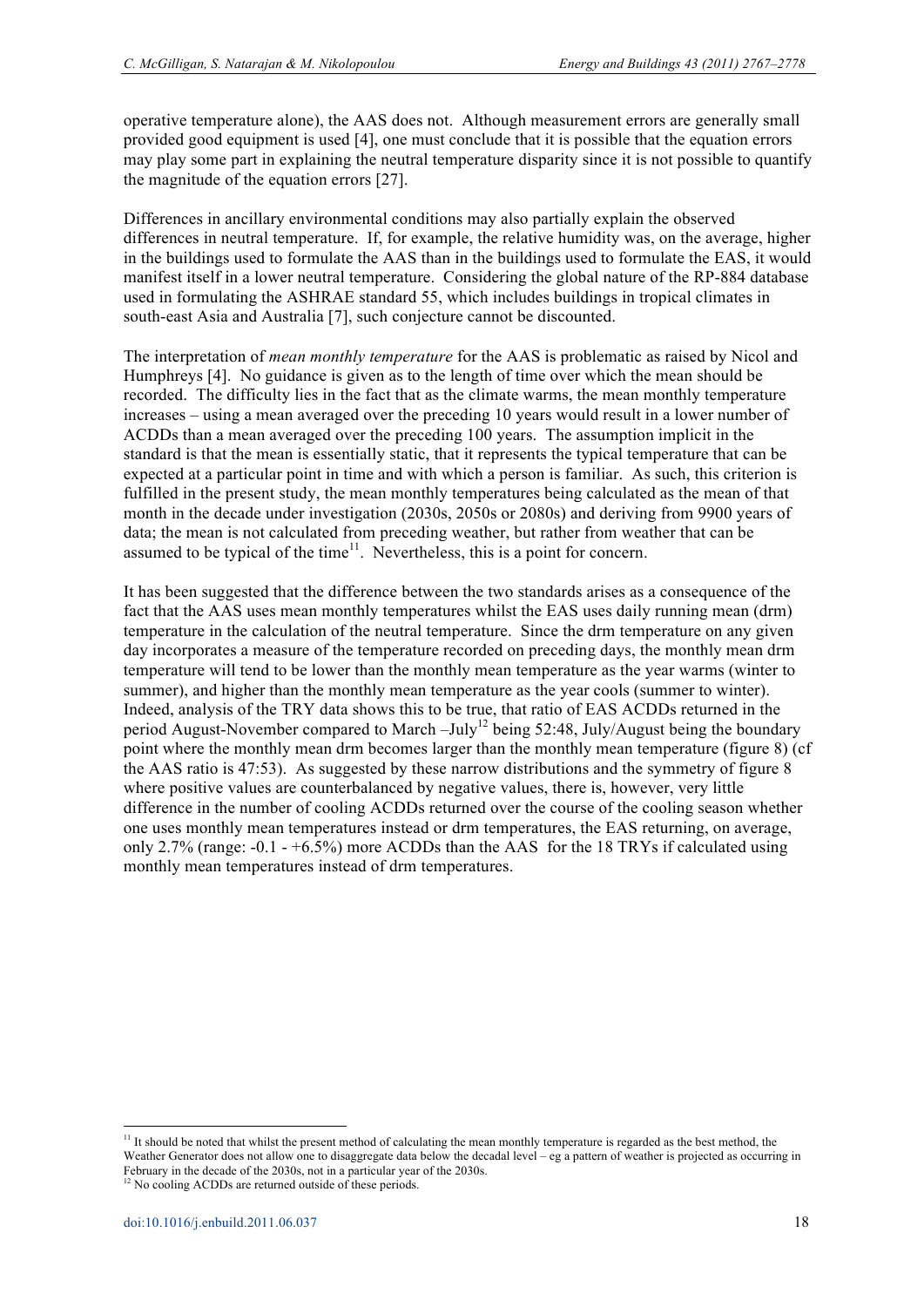

**Fig 8** Difference between monthly mean drm temperatures and monthly mean temperatures for 29700 years of future weather data for Climates I, II and III

#### *(b) Width of Comfort Zone*

Again, differences in the way that the values  $x$  and  $y$  in table 3 are calculated may explain why the comfort zone extends 3.5ºC upwards of the neutral temperature for the AAS, but only extends to 3ºC for the EAS. Both apply the knowledge of the mathematical PMV-PPD relationship that a PMV of 0.5 results in a PPD of 10. The AAS defines the comfort zone width as the average of all the comfort zone widths arising at the 80% acceptability level of all the naturally-ventilated building used to create the standard; the EAS, however, sets the width at  $\pm 3^{\circ}C$  of the neutral temperature, such width being the width which would arise in the PMV Model at a PMV of  $\pm 0.5$  (ie Category B) under typical conditions.<sup>13</sup> Even though, as previously stated, day-to-day adaptation may not have had much impact upon the determination of the neutral temperature for the AAS, its influence will have been felt at the limits of the comfort zone either side of the neutral temperature by virtue of the fact that such limits come from actual measurements taken in the field. This may explain why the comfort zone of the AAS is wider than that of EAS.

Another possible reason for the difference may derive from the posited PPD value of 10 for whole body discomfort which is associated with 80% acceptability in the AAS. Noting the relationship between 80% acceptability and 10% whole body discomfort for the ASHRAE PMV Model, and that an allowance is made for an additional average of 10% dissatisfaction that might occur because of local thermal discomfort, Schiller Brager and de Dear [9] correctly bring attention to the fact that field votes already account for both sources of discomfort in its counterpart 80% acceptability adaptive standard, where occupants naturally integrate both sources of discomfort. Whilst one cannot actually, disentangle whole body comfort from local discomfort, accepting the same PPD value of 10 for whole body discomfort as in the PMV Model is, however, reasonable: use of the alternative 90% acceptability AAS standard produces even more disparity between the upper limits of the AAS and the EAS (since the width of its thermal zone of comfort is only  $\pm 2.5^{\circ}$ C).

It should be borne in mind though, that the discrepancy in the width of the comfort zone at the upper temperature limit of the comfort zone is of comparatively minor significance when compared to the difference in neutral temperatures; over the range of temperatures likely to be experienced over the course of the century, neutral temperatures differ by 1.3-1.5ºC, whereas the values *x* and *y* differ by only 0.5ºCwhether the 80% acceptability or 90% acceptability AAS is used.

<sup>&</sup>lt;sup>13</sup> Typical conditions, as detailed in table A.5 of BS EN ISO 7730:2005, for occupants engaged physical activities with metabolic rates of the order  $1.2$  met  $(70 \text{W/m}^2)$ .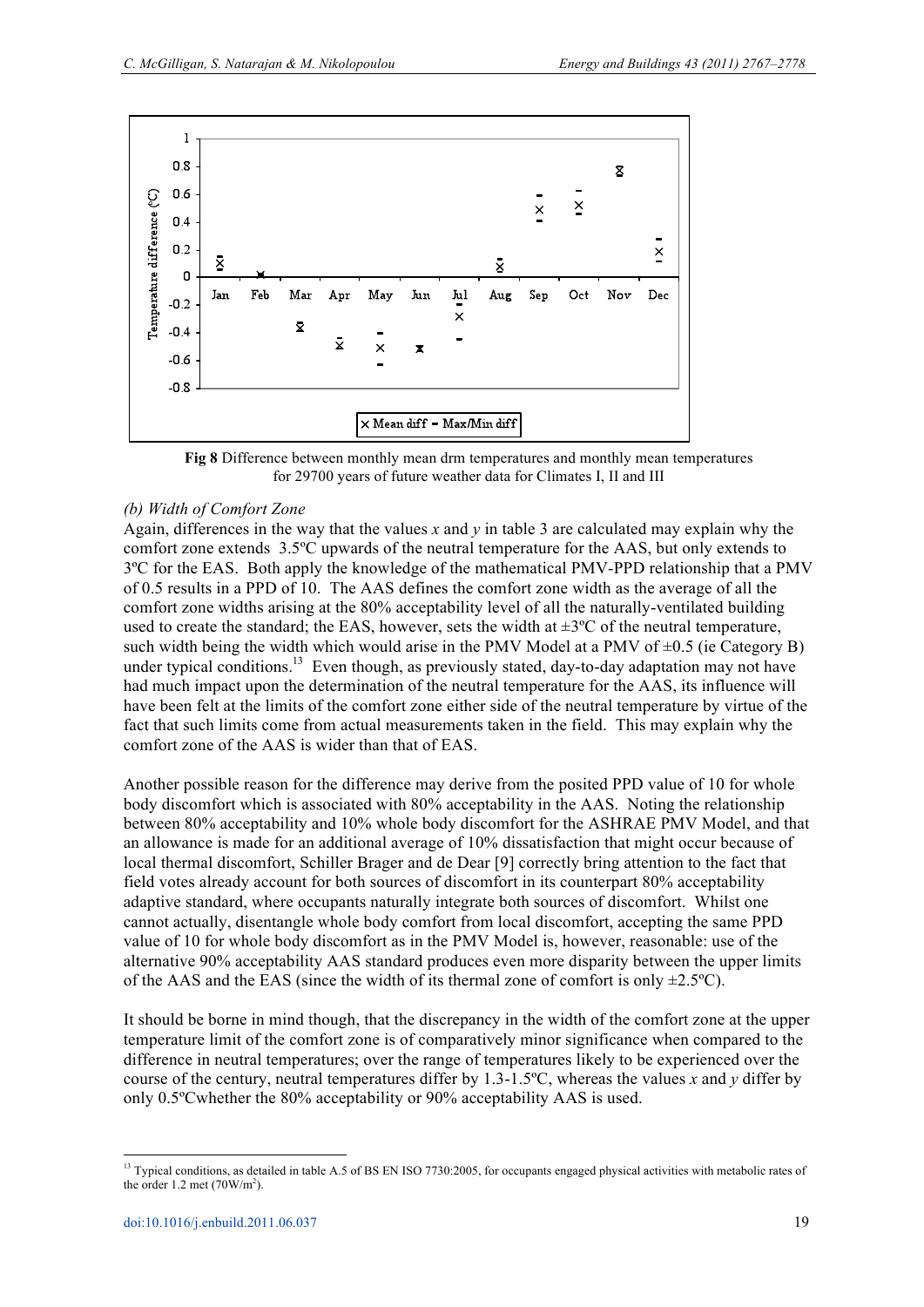# **9 Conclusion**

The Adaptive Comfort Degree-Day temperature difference/time composite metric introduced in this paper has been used to investigate future climates projected for the United Kingdom over the course of the century with a view to better understanding the implications involved for buildings vis-à-vis energy consumption. In quantifying the extent to which the limits of the thermal comfort zone of the PMV Model can be extended, modelling has shown that the cooling ACDD acts as a good homologue for cooling energy consumption. For buildings in non-humid climates which would otherwise require a mechanical system to maintain comfort levels at 26ºC, the correlation between the number of ACDDs and cooling load approaches parity, indicating its suitability to test the relative competitiveness of adaptive standards. In the present study, the rates at which energy savings can be achieved by (i) the ASHRAE 55 adaptive standard (80% acceptability) [1], and (ii) the European adaptive standard (Category II) [2] have been compared. The legitimacy of the comparison is based not only on the commonality of PPD values at the upper limit of the thermal comfort zone, but also on the grounds that these are the two principal standards bearing the broadest facility to influence design. In view of the fact that the relatively low upper temperature limit associated with the AAS restricts the scope of its application in that fewer buildings will be able to achieve compliance, the EAS is seen to posses much greater potential to yield energy savings, albeit at the expense of a lower degree of thermal satisfaction even though it be deemed comfortable. EAS-compliant buildings allowed to operate at temperatures approximately 0.8-1.0ºC higher than buildings using the AAS can achieve cooling energy savings at a significantly faster rate, such former group of buildings achieving levels of savings in the 2020s which the latter group could not achieve until the 2080s or later. In view of the urgency attached to not only the level but the speed at which carbon emissions must decrease if society is not to suffer the more extreme, deleterious consequence of climate change ,the benefits conferred by the EAS are clear. The study has also revealed that it is very unlikely that winter temperatures will surpass the minimum thresholds necessary to invoke use of either the AAS or the EAS.

The fact that the EAS often extends upon the temperature limits of the AAS to an even greater extent than the AAS extends upon the temperature limits of the PMV Model is reason enough to justify the validity of the present investigation: one cannot possibly discount the temperature differences between the two adaptive standards as being inconsequential. This difference is a cause for concern since the ACM lays itself open to criticism from detractors claiming that the ACM is too imprecise a tool to be considered as a robust alternative to the PMV Model in setting the conditions necessary to guarantee an environment which is considered comfortable. Although a number of possible causes giving rise to the difference between the two adaptive standards have been suggested, more research in this area is required

# **Acknowledgements**

This research was conducted as part of the COincident Probabilistic climate change weather data for a Sustainable built Environment (COPSE) project funded by the RCUK Energy Programme. (EPSRC reference: EP/F038194/1)

# **References**

[1] ASHRAE (American Society of Heating, Refrigerating and Air-Conditioning Engineers, 2004. *ANSI/ASHRAE standard 55-2004. Thermal Environmental Conditions for Human Occupancy.* Atlanta: ASHRAE.

[2] CEN (Comité Européen de Normalisation), 2007/BSI (British standards Institution), 2008. *BS EN 15251:2007. Indoor environmental input parameters for design and assessment of energy performance of buildings addressing indoor air quality, thermal environment, lighting and acoustics.* Brussels: CEN, London: BSI.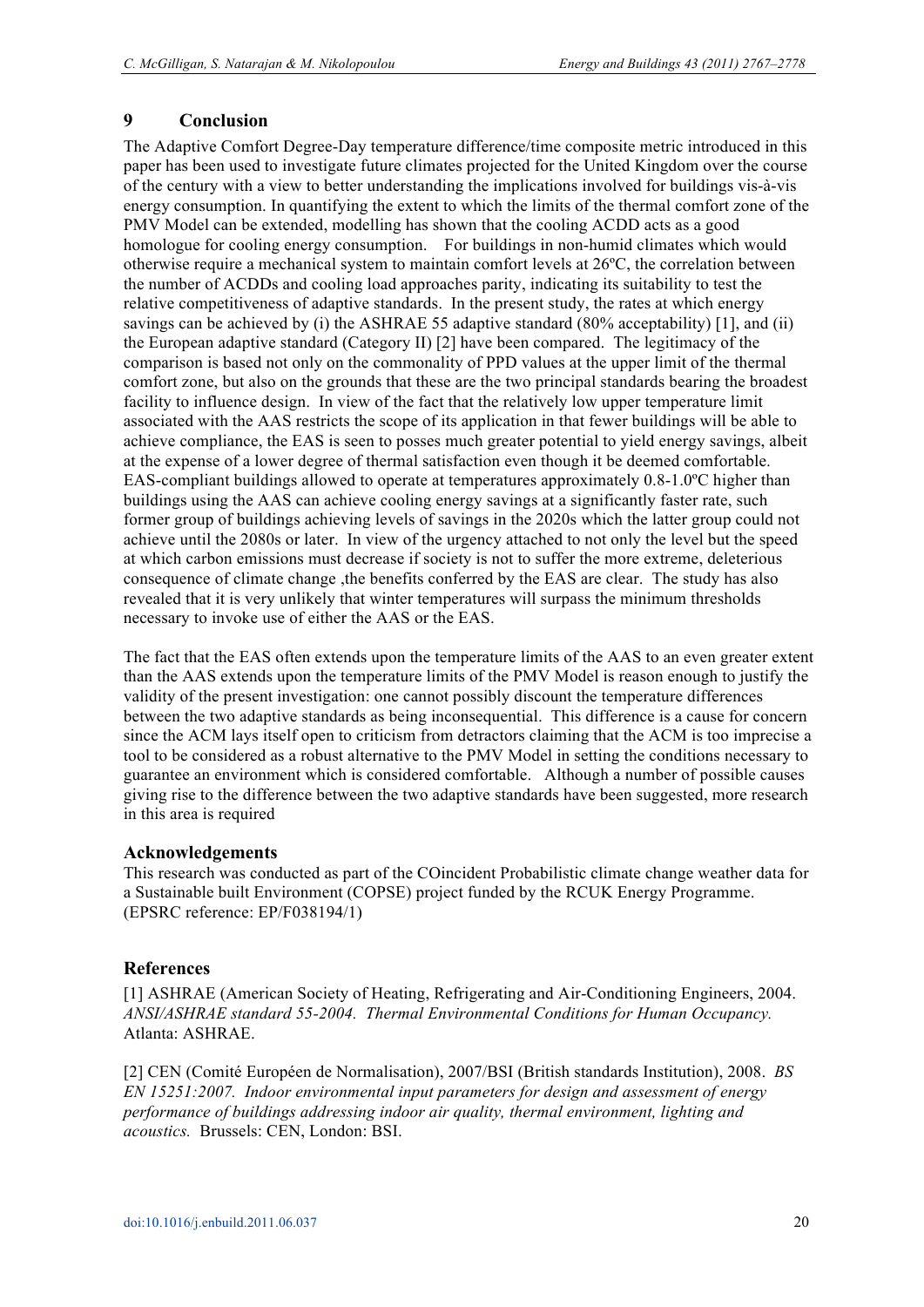[3] CEN (Comité Européen de Normalisation), 2005/BSI (British standards Institution), 2006. *BS EN ISO 7730:2005. Ergonomics of the thermal environment – Analytical determination and interpretation of thermal comfort using calculation of the PMV and PPD indices and local comfort criteria*. Brussels: CEN, London: BSI.

[4] F. Nicol, M. Humphreys, 2010. Derivation of the adaptive equations for thermal comfort in freerunning buildings in European standard EN15251. *Buildings and Environment,* 45 (1), 11-17.

[5] CIBSE (Chartered Institution of Building Services Engineers), 2006. *Degree-days: theory and application*. London: CIBSE, (TM41: 2006).

[6] US Department of Energy, 2008. *Building Energy Software Tools Directory – IWEC* [online]. Unknown location. Available from:

http://apps1.eere.energy.gov/buildings/tools\_directory/software.cfm/ID=369/pagename=alpha\_list [Accessed 22 December 2010].

[7] R. de Dear, G. Brager, 2002. Thermal comfort in naturally-ventilated buildings: revisions to ASHRAE standard 55. *Energy and Buildings,* 34 (6), 549-561.

[8] R. de Dear, 2007. Adaptive Comfort Applications in Australia and Impacts on Building Energy Consumption. *In: The 6th International Conference on Indoor Air Quality, Ventilation & Energy Conservation in Buildings (IAQVEC) 2007, Oct. 28 - 31 2007, Sendai, Japan.*

[9] G. Schiller Brager, R. de Dear, 2000. A Standard for Natural Ventilation. *ASHRAE Journal,* 42 (10), 21-28.

[10] D. Coley, T. Shaw, 2010. Changes in internal temperatures within the built environment as a response to a changing climate. *Building and Environment*, 45 (1), 89-93.

[11] UKCIP (UK Climate Impacts Programme), 2010. *UK Climate Projections: Briefing Report* [online]. London, UK Climate Projections, 2009. Available from: http://ukclimateprojections.defra.gov.uk/images/stories/briefing\_pdfs/UKCP09\_Briefing.pdf [Accessed 20 December 2010].

[12] Climatic Research Unit, unknown date. The Climatic Research Unit [online]. Norwich, University of East Anglia. Available from: http://www.cru.uea.ac.uk/ [Accessed 21 December 2010].

[13] UKCIP (UK Climate Impacts Programme), 2010. *UK Climate Projections – Contributors* [online]. London, UK Climate Projections, 2009. Available from: http://ukclimateprojections.defra.gov.uk/content/view/946/531/ [Accessed 20 December 2010].

[14] Met Office, 2010. *Met Office climate prediction model: HadCM3* [online]. Exeter, Met Office. Available from: http://www.metoffice.gov.uk/research/modelling-systems/unifiedmodel/climate-models/hadcm3 [Accessed 20 December 2010].

[15] UKCIP (UK Climate Impacts Programme), 2010. *About the Climate change projections* [online]. London, UK Climate Projections, 2009. Available from: http://ukclimateprojections.defra.gov.uk/content/view/857/500/ [Accessed 20 December 2010].

[16] UKCIP (UK Climate Impacts Programme), 2010. *What is UKCP09?* [online]. London, UK Climate Projections, 2009. Available from:http://ukclimateprojections.defra.gov.uk/content/view/868/531/ [Accessed 20 December 2010].